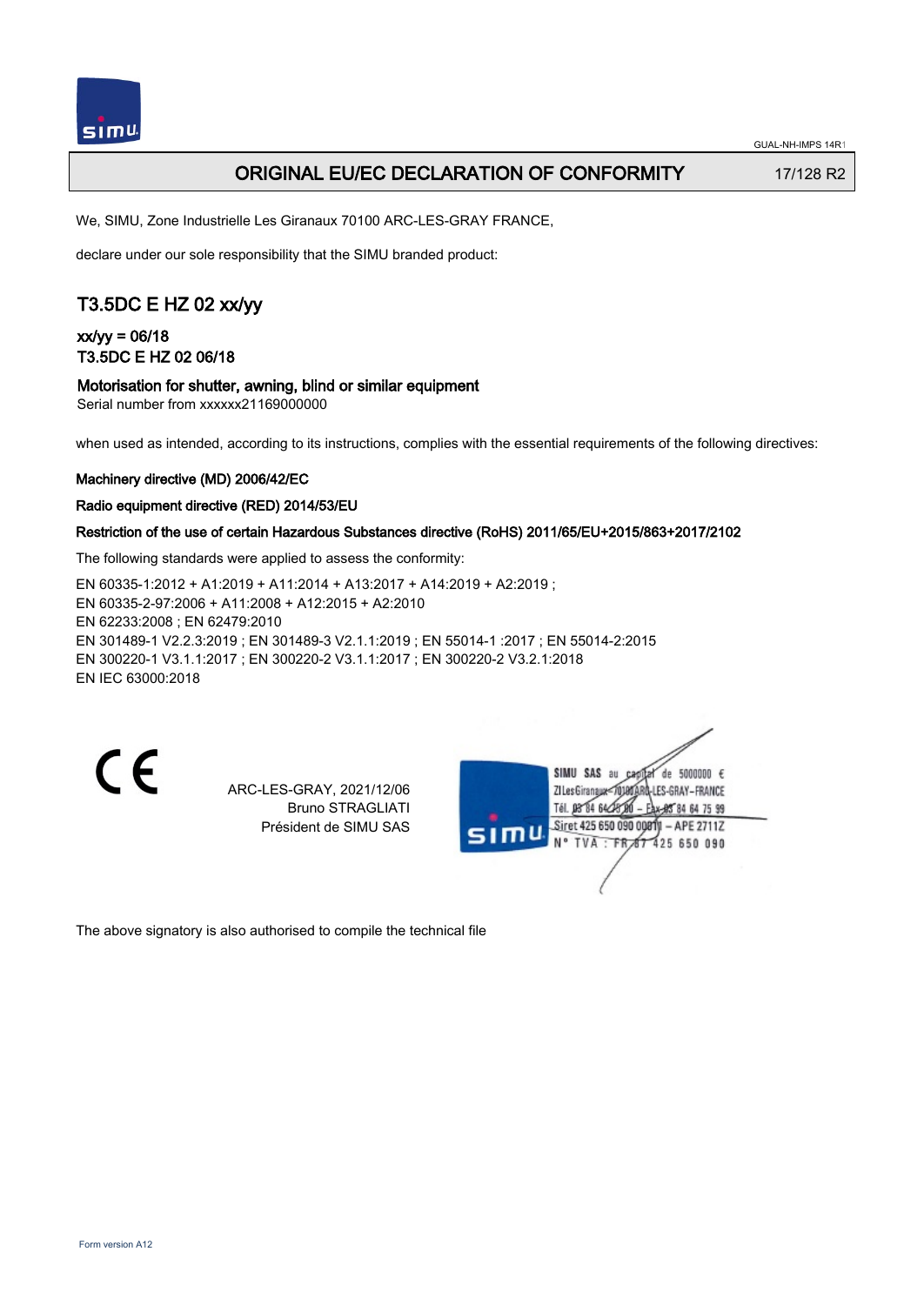

## ORIGINAL EU/EC DECLARATION OF CONFORMITY DECLARATION EU/CE DE CONFORMITE ORIGINALE

17/128 R2

We, SIMU, Zone Industrielle Les Giranaux 70100 ARC-LES-GRAY FRANCE, Nous,

declare under our sole responsibility that the SIMU branded product: declarons sous notre seule responsabilité que le produit de marque SIMU

# T3.5DC E HZ 02 xx/yy

### xx/yy = 06/18 T3.5DC E HZ 02 06/18

### Motorisation for shutter, awning, blind or similar equipment

Motorisation de volet, store, rideau ou équipement similaire

Serial number from xxxxxx21169000000 Numéro de série à partir de

when used as intended, according to its instructions, complies with the essential requirements of the following directives: utilisé, selon l'usage prévu, comme décrit dans son manuel d'utilisation, est conforme aux exigences essentielles des directives suivantes

Machinery directive (MD) 2006/42/EC

Directive Machine 2006/42/EC

### Radio equipment directive (RED) 2014/53/EU

Directive sur les équipements radio 2014/53/EU

### Restriction of the use of certain Hazardous Substances directive (RoHS) 2011/65/EU+2015/863+2017/2102

Directive RoHS 2011/65/EU+2015/863+2017/2102

The following standards were applied to assess the conformity: Les normes de référence suivantes ont été appliquées pour évaluer la conformité

EN 60335‑1:2012 + A1:2019 + A11:2014 + A13:2017 + A14:2019 + A2:2019 ; EN 60335‑2‑97:2006 + A11:2008 + A12:2015 + A2:2010 EN 62233:2008 ; EN 62479:2010 EN 301489‑1 V2.2.3:2019 ; EN 301489‑3 V2.1.1:2019 ; EN 55014‑1 :2017 ; EN 55014‑2:2015 EN 300220‑1 V3.1.1:2017 ; EN 300220‑2 V3.1.1:2017 ; EN 300220‑2 V3.2.1:2018 EN IEC 63000:2018

C F

ARC-LES-GRAY, 2021/12/06 Bruno STRAGLIATI Président de SIMU SAS

de 5000000  $\epsilon$ SIMU SAS au ZI Les Giranaux< ES-GRAY-FRANCE Tél. 08 84 64 2 64 75 99 Siret 425 650 090 00811  $-$  APF 27117 125 650 090

The above signatory is also authorised to compile the technical file

La personne signataire ci-dessus est aussi celle autorisée à constituer le dossier technique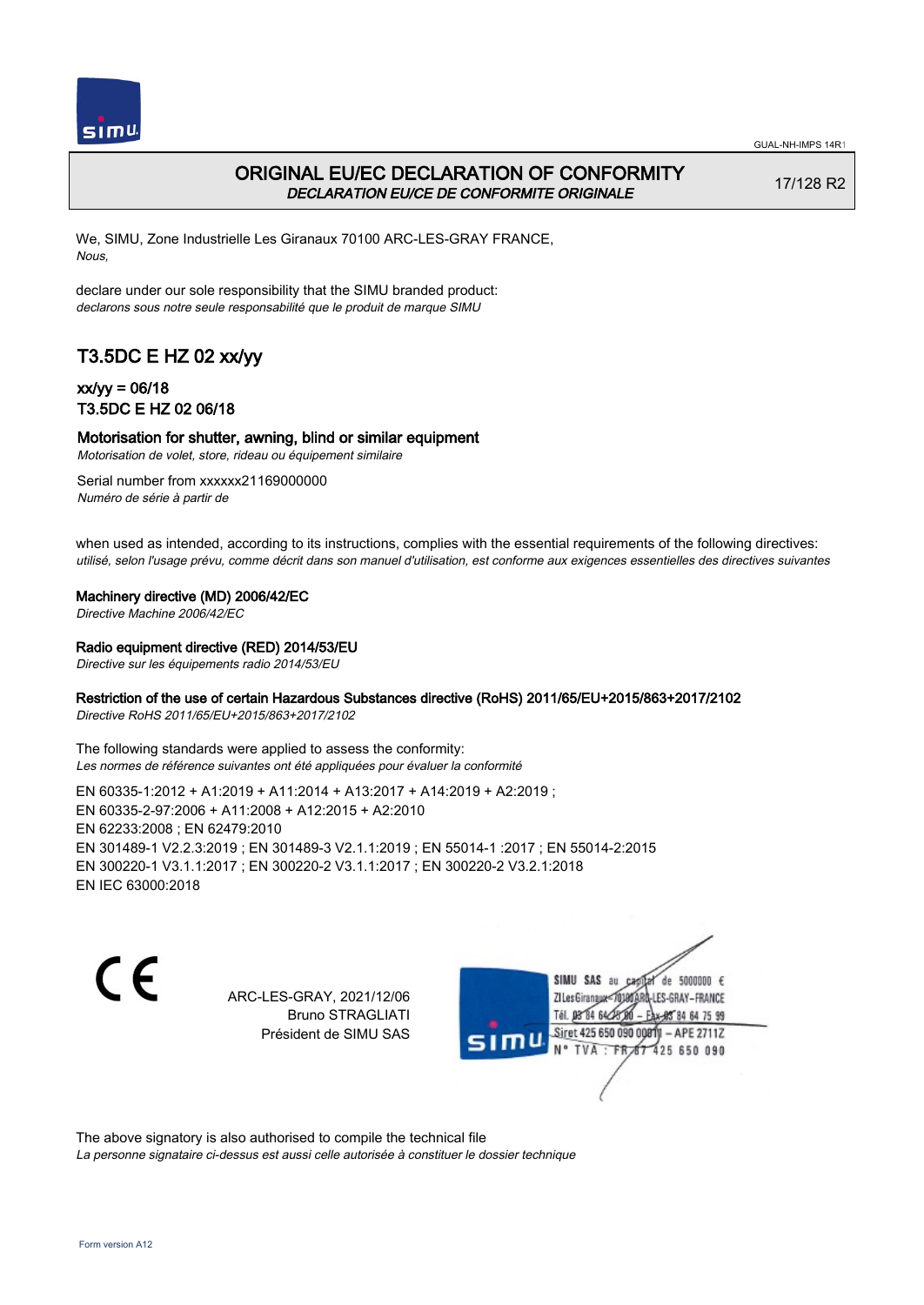

## ORIGINAL EU/EC DECLARATION OF CONFORMITY ORIGINAL EU/EG-KONFORMITÄTSERKLÄRUNG

17/128 R2

We, SIMU, Zone Industrielle Les Giranaux 70100 ARC-LES-GRAY FRANCE, Wir,

declare under our sole responsibility that the SIMU branded product: erklären unter unserer alleinigen Verantwortung, dass das mit der Marke SIMU versehene Produkt

# T3.5DC E HZ 02 xx/yy

### xx/yy = 06/18 T3.5DC E HZ 02 06/18

### Motorisation for shutter, awning, blind or similar equipment

Motorisierung für Abschlüsse or ähnliche Ausrüstung

Serial number from xxxxxx21169000000 Seriennummer ab

when used as intended, according to its instructions, complies with the essential requirements of the following directives: den einschlägigen Bestimmungen der folgenden Richtlinien entspricht, wenn es nach den Anweisungen des Herstellers bestimmungsgemäß verwendet wird

### Machinery directive (MD) 2006/42/EC

Maschinenrichtlinie 2006/42/EC

### Radio equipment directive (RED) 2014/53/EU

Funkanlagen-Richtlinie 2014/53/EU

### Restriction of the use of certain Hazardous Substances directive (RoHS) 2011/65/EU+2015/863+2017/2102

RoHS-Richtlinie 2011/65/EU+2015/863+2017/2102

The following standards were applied to assess the conformity: Die Konformität wird durch die Einhaltung folgender Normen nachgewiesen

EN 60335‑1:2012 + A1:2019 + A11:2014 + A13:2017 + A14:2019 + A2:2019 ; EN 60335‑2‑97:2006 + A11:2008 + A12:2015 + A2:2010 EN 62233:2008 ; EN 62479:2010 EN 301489‑1 V2.2.3:2019 ; EN 301489‑3 V2.1.1:2019 ; EN 55014‑1 :2017 ; EN 55014‑2:2015 EN 300220‑1 V3.1.1:2017 ; EN 300220‑2 V3.1.1:2017 ; EN 300220‑2 V3.2.1:2018 EN IEC 63000:2018

 $\epsilon$ 

ARC-LES-GRAY, 2021/12/06 Bruno STRAGLIATI Président de SIMU SAS

de 5000000  $\epsilon$ SIMU SAS au ZI Les Giranauxe LES-GRAY-FRANCE Tél. 08 84 64 24 95 84 64 75 99 Siret 425 650 090 00811 - APE 2711Z  $TVA$ : FRAT 425 650 090

The above signatory is also authorised to compile the technical file

Die oben genannte Person ist auch bevollmächtigt, die relevanten technischen Unterlagen zusammenzustellen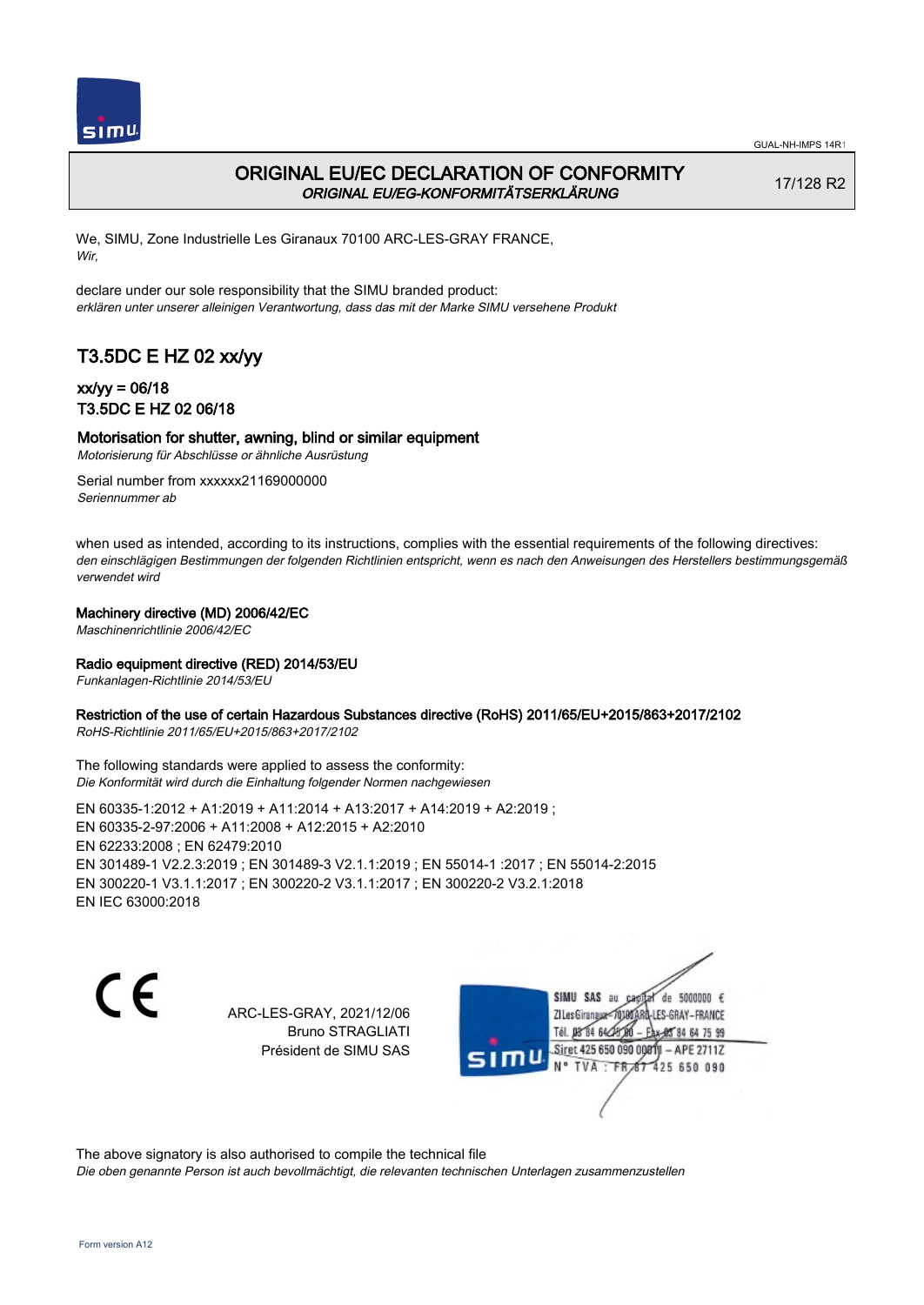

## ORIGINAL EU/EC DECLARATION OF CONFORMITY DECLARACIÓN UE/CE DE CONFORMIDAD ORIGINAL

17/128 R2

We, SIMU, Zone Industrielle Les Giranaux 70100 ARC-LES-GRAY FRANCE, Nosotros,

declare under our sole responsibility that the SIMU branded product: declaramos bajo nuestra única responsabilidad, que los productos de la marca SIMU

# T3.5DC E HZ 02 xx/yy

### xx/yy = 06/18 T3.5DC E HZ 02 06/18

### Motorisation for shutter, awning, blind or similar equipment

Motorización de persiana, toldo, cortina o equipos similares

Serial number from xxxxxx21169000000 número de serie a partir de

when used as intended, according to its instructions, complies with the essential requirements of the following directives: cuando se utilizan según el uso previsto, de conformidad con sus instrucciones, cumplen con los requisitos esenciales de las siguientes directivas

### Machinery directive (MD) 2006/42/EC

Directiva "Máquinas" 2006/42/EC

### Radio equipment directive (RED) 2014/53/EU

Directiva equipos radioeléctricos 2014/53/EU

### Restriction of the use of certain Hazardous Substances directive (RoHS) 2011/65/EU+2015/863+2017/2102

Directiva RoHS 2011/65/EU+2015/863+2017/2102

The following standards were applied to assess the conformity: Las siguientes normas de referencia han sido aplicadas para evaluar la conformidad

EN 60335‑1:2012 + A1:2019 + A11:2014 + A13:2017 + A14:2019 + A2:2019 ; EN 60335‑2‑97:2006 + A11:2008 + A12:2015 + A2:2010 EN 62233:2008 ; EN 62479:2010 EN 301489‑1 V2.2.3:2019 ; EN 301489‑3 V2.1.1:2019 ; EN 55014‑1 :2017 ; EN 55014‑2:2015 EN 300220‑1 V3.1.1:2017 ; EN 300220‑2 V3.1.1:2017 ; EN 300220‑2 V3.2.1:2018 EN IEC 63000:2018

 $\epsilon$ 

ARC-LES-GRAY, 2021/12/06 Bruno STRAGLIATI Président de SIMU SAS

de 5000000  $\epsilon$ SIMU SAS au ZI Les Giranaux< LES-GRAY-FRANCE Tél. 08 84 64 24 95 84 64 75 99 Siret 425 650 090 00811 - APE 2711Z TVA: FR 67 425 650 090

The above signatory is also authorised to compile the technical file el firmante, anteriormente mencionado tambien esta facultado para elaborar el expediente tecnico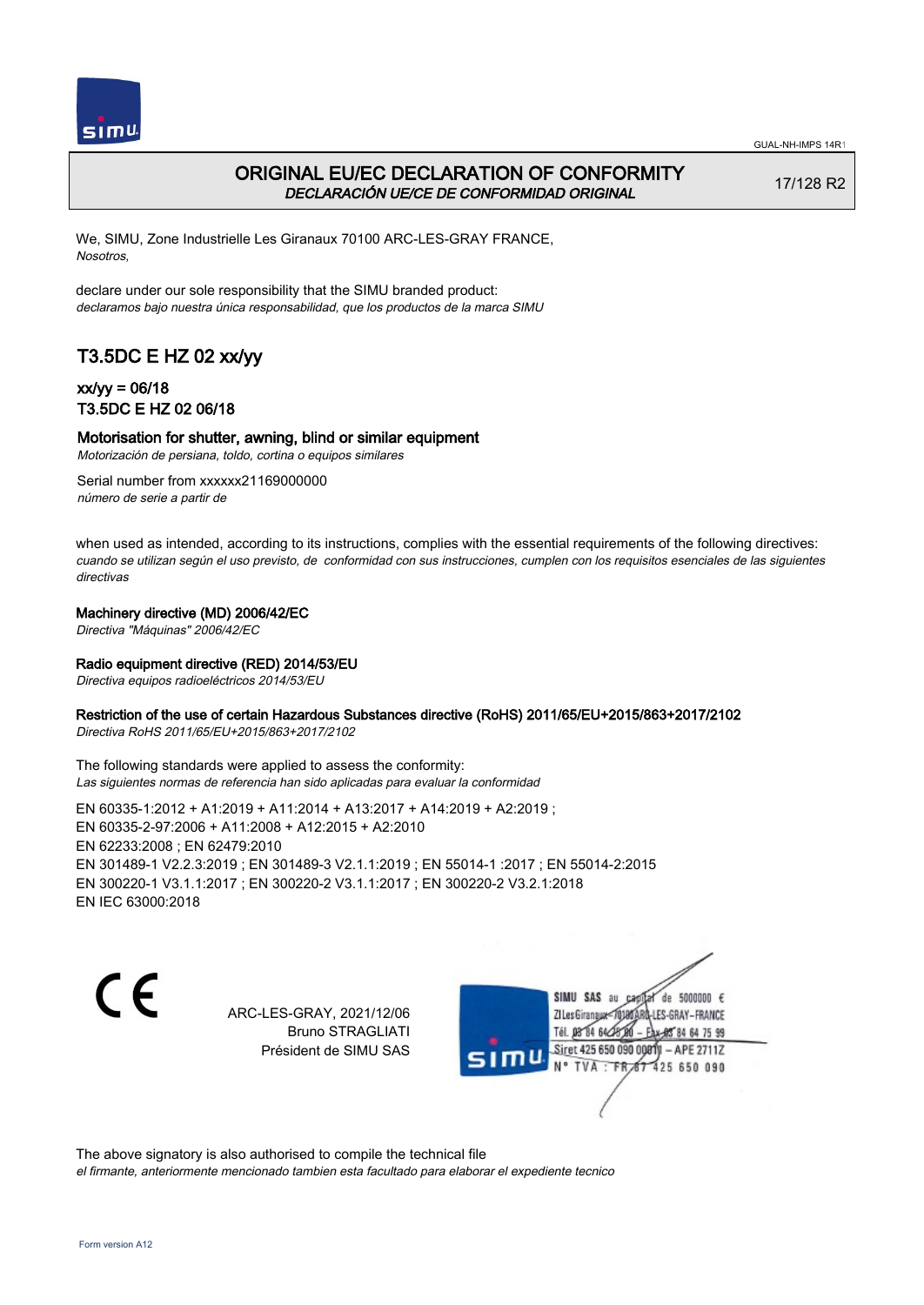

## ORIGINAL EU/EC DECLARATION OF CONFORMITY DICHIARAZIONE DI CONFORMITÀ UE/CE ORIGINALE

17/128 R2

We, SIMU, Zone Industrielle Les Giranaux 70100 ARC-LES-GRAY FRANCE, Noi,

declare under our sole responsibility that the SIMU branded product: dichiariamo sotto la nostra esclusiva responsabilità che l'appareccho di marca SIMU

# T3.5DC E HZ 02 xx/yy

## xx/yy = 06/18 T3.5DC E HZ 02 06/18

### Motorisation for shutter, awning, blind or similar equipment

Motorizzazione di tapparella, persiana, tenda o apparecchiatura similare

Serial number from xxxxxx21169000000 Numero di serie a partire da

when used as intended, according to its instructions, complies with the essential requirements of the following directives: se utilizzato secondo l'uso previsto, come descritto nel suo manuale d'istruzioni, è conforme ai requisiti essenziali delle seguenti Direttive

Machinery directive (MD) 2006/42/EC

Direttiva Macchine 2006/42/EC

#### Radio equipment directive (RED) 2014/53/EU

Direttiva apparecchiature radio 2014/53/EU

### Restriction of the use of certain Hazardous Substances directive (RoHS) 2011/65/EU+2015/863+2017/2102

Direttiva RoHS 2011/65/EU+2015/863+2017/2102

The following standards were applied to assess the conformity: I seguenti standard di riferimento sono stati applicati per ottenere la conformità

EN 60335‑1:2012 + A1:2019 + A11:2014 + A13:2017 + A14:2019 + A2:2019 ; EN 60335‑2‑97:2006 + A11:2008 + A12:2015 + A2:2010 EN 62233:2008 ; EN 62479:2010 EN 301489‑1 V2.2.3:2019 ; EN 301489‑3 V2.1.1:2019 ; EN 55014‑1 :2017 ; EN 55014‑2:2015 EN 300220‑1 V3.1.1:2017 ; EN 300220‑2 V3.1.1:2017 ; EN 300220‑2 V3.2.1:2018 EN IEC 63000:2018

C F

ARC-LES-GRAY, 2021/12/06 Bruno STRAGLIATI Président de SIMU SAS

de 5000000  $\epsilon$ SIMU SAS au ZI Les Giranaux< ES-GRAY-FRANCE Tél. 08 84 64 2 64 75 99 Siret 425 650 090 00811  $-$  APF 27117 125 650 090

The above signatory is also authorised to compile the technical file Il firmatario è inoltre autorizzato a costituire il fascicolo tecnico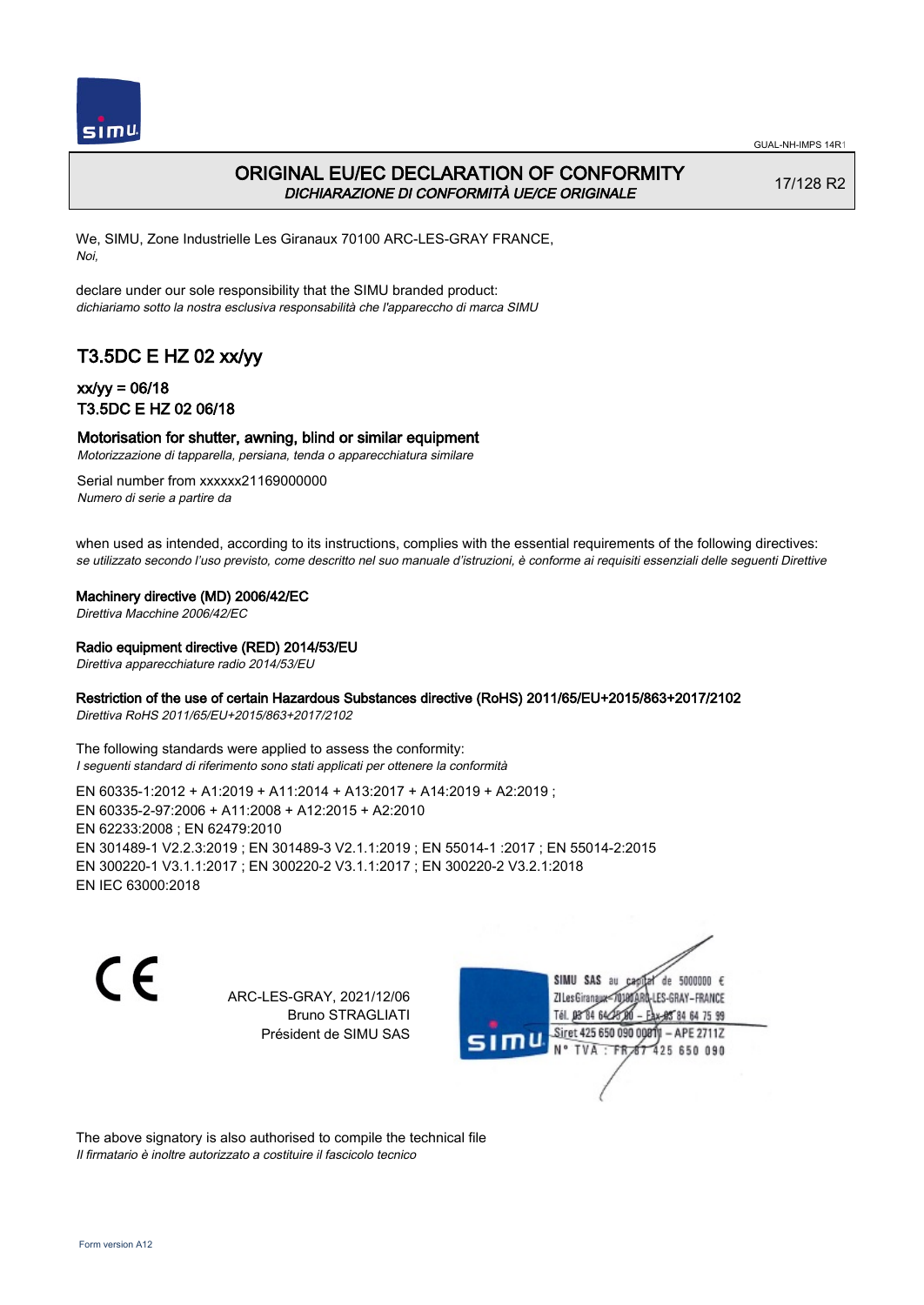

## ORIGINAL EU/EC DECLARATION OF CONFORMITY ОРИГИНАЛНА EU/EC ДЕКЛАРАЦИЯ ЗА СЪОТВЕТСТВИЕ

17/128 R2

We, SIMU, Zone Industrielle Les Giranaux 70100 ARC-LES-GRAY FRANCE, Ние,

declare under our sole responsibility that the SIMU branded product: декларираме на своя лична отговорност, че продукт с търговска марка SIMU

# T3.5DC E HZ 02 xx/yy

### xx/yy = 06/18 T3.5DC E HZ 02 06/18

### Motorisation for shutter, awning, blind or similar equipment

Моторизация за ролетни щори, сенници или други подобни засенчващи изделия

Serial number from xxxxxx21169000000 сериен номер от

when used as intended, according to its instructions, complies with the essential requirements of the following directives: когато се използва съобразно предназначението си и в съответствие с инструкциите е в съответствие с основните изисквания на следните директиви

### Machinery directive (MD) 2006/42/EC

Машинна директива 2006/42/EC

#### Radio equipment directive (RED) 2014/53/EU

Директива за радио оборудване 2014/53/EU

#### Restriction of the use of certain Hazardous Substances directive (RoHS) 2011/65/EU+2015/863+2017/2102

RoHS Директива относно ограничението на употребата на определени опасни вещества в електрическото и електронното оборудване 2011/65/EU+2015/863+2017/2102

The following standards were applied to assess the conformity: Следните референтни стандарти са приложени за оценяване на съответствието

EN 60335‑1:2012 + A1:2019 + A11:2014 + A13:2017 + A14:2019 + A2:2019 ; EN 60335‑2‑97:2006 + A11:2008 + A12:2015 + A2:2010 EN 62233:2008 ; EN 62479:2010 EN 301489‑1 V2.2.3:2019 ; EN 301489‑3 V2.1.1:2019 ; EN 55014‑1 :2017 ; EN 55014‑2:2015 EN 300220‑1 V3.1.1:2017 ; EN 300220‑2 V3.1.1:2017 ; EN 300220‑2 V3.2.1:2018 EN IEC 63000:2018

CE

ARC-LES-GRAY, 2021/12/06 Bruno STRAGLIATI Président de SIMU SAS



The above signatory is also authorised to compile the technical file Гоеподписващия също е упълномощен да съставя техническо досие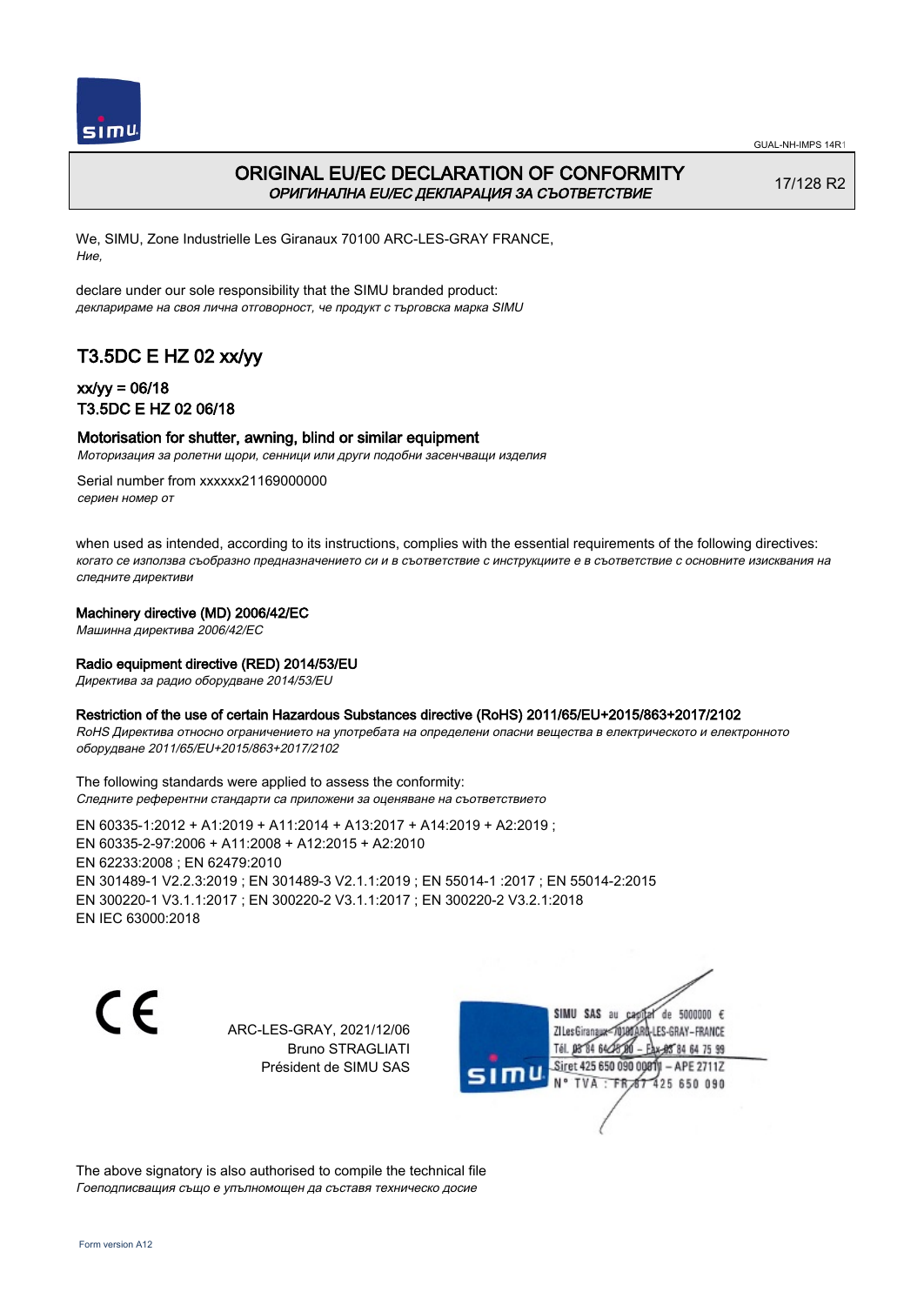

## ORIGINAL EU/EC DECLARATION OF CONFORMITY ORIGINÁLNÍ EU/ES PROHLÁŠENÍ O SHODĚ

17/128 R2

We, SIMU, Zone Industrielle Les Giranaux 70100 ARC-LES-GRAY FRANCE, My,

declare under our sole responsibility that the SIMU branded product: prohlašujeme na svou výlučnou odpovědnost, že výrobek značky SIMU

# T3.5DC E HZ 02 xx/yy

## xx/yy = 06/18 T3.5DC E HZ 02 06/18

### Motorisation for shutter, awning, blind or similar equipment

Pohon pro rolety, markýzy, clony nebo podobná zařízení

Serial number from xxxxxx21169000000 Sériové číslo od

when used as intended, according to its instructions, complies with the essential requirements of the following directives: pokud je používán v souladu s účelem použití a s návodem, splňuje základní požadavky těchto směrnic

### Machinery directive (MD) 2006/42/EC

Směrnice o strojních zařízeních 2006/42/EC

### Radio equipment directive (RED) 2014/53/EU

Směrnice o dodávání rádiových zařízení na trh 2014/53/EU

### Restriction of the use of certain Hazardous Substances directive (RoHS) 2011/65/EU+2015/863+2017/2102

Směrnice o omezení používání některých nebezpečných látek v elektrických a elektronických zařízeních 2011/65/EU+2015/863+2017/2102

The following standards were applied to assess the conformity: Pro posouzení shody byly použity následující normy

EN 60335‑1:2012 + A1:2019 + A11:2014 + A13:2017 + A14:2019 + A2:2019 ; EN 60335‑2‑97:2006 + A11:2008 + A12:2015 + A2:2010 EN 62233:2008 ; EN 62479:2010 EN 301489‑1 V2.2.3:2019 ; EN 301489‑3 V2.1.1:2019 ; EN 55014‑1 :2017 ; EN 55014‑2:2015 EN 300220‑1 V3.1.1:2017 ; EN 300220‑2 V3.1.1:2017 ; EN 300220‑2 V3.2.1:2018 EN IEC 63000:2018

 $\epsilon$ 

ARC-LES-GRAY, 2021/12/06 Bruno STRAGLIATI Président de SIMU SAS

de 5000000  $\epsilon$ SIMU SAS au ZI Les Giranaux</D LES-GRAY-FRANCE Tél. 08 R4 64 2 64 75 99 Siret 425 650 090 00811  $-$  APF 27117 125 650 090

The above signatory is also authorised to compile the technical file Výše uvedená osoba je také osoba pověřená sestavením technické dokumentace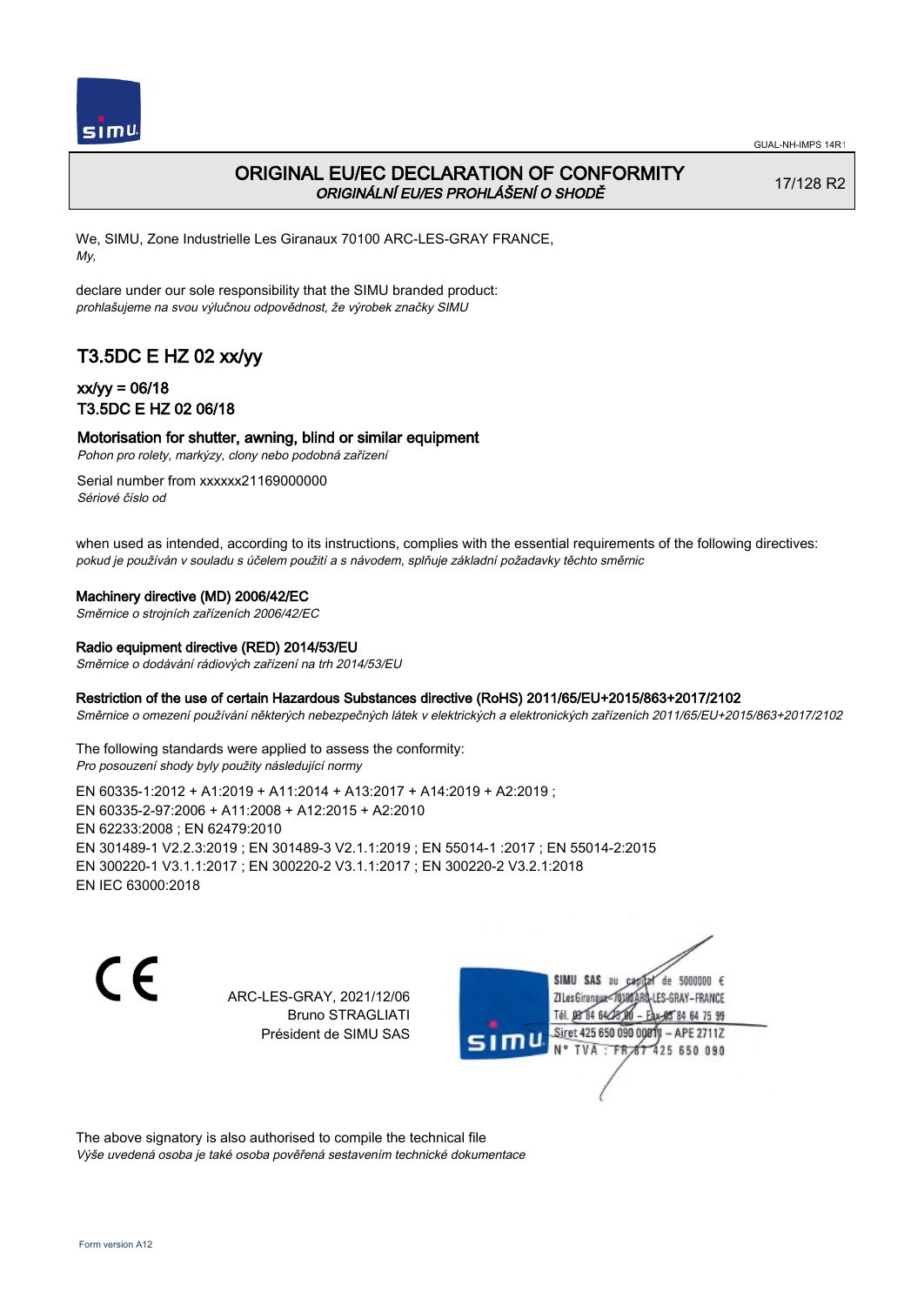

## ORIGINAL EU/EC DECLARATION OF CONFORMITY ORIGINAL EU/EF-OVERENSSTEMMELSESERKLÆRING

17/128 R2

We, SIMU, Zone Industrielle Les Giranaux 70100 ARC-LES-GRAY FRANCE, Vi,

declare under our sole responsibility that the SIMU branded product: erklærer som eneansvarlige, at SIMU mærkede produkter

# T3.5DC E HZ 02 xx/yy

## xx/yy = 06/18 T3.5DC E HZ 02 06/18

### Motorisation for shutter, awning, blind or similar equipment

Motorisering af gitre, markiser, persienner eller lign. udstyr

Serial number from xxxxxx21169000000 serienummer fra

when used as intended, according to its instructions, complies with the essential requirements of the following directives: når det anvendes efter hensigten, efter dennes instrukser, overholder kravene i følgende direktiver

Machinery directive (MD) 2006/42/EC

Maskindirektivet 2006/42/EC

Radio equipment directive (RED) 2014/53/EU

Radioudstyrsdirektivet 2014/53/EU

### Restriction of the use of certain Hazardous Substances directive (RoHS) 2011/65/EU+2015/863+2017/2102

RoHS direktiv 2011/65/EU+2015/863+2017/2102

The following standards were applied to assess the conformity: Referencestandarderne der følger blev anvendt til at vurdere overholdelsen

EN 60335‑1:2012 + A1:2019 + A11:2014 + A13:2017 + A14:2019 + A2:2019 ; EN 60335‑2‑97:2006 + A11:2008 + A12:2015 + A2:2010 EN 62233:2008 ; EN 62479:2010 EN 301489‑1 V2.2.3:2019 ; EN 301489‑3 V2.1.1:2019 ; EN 55014‑1 :2017 ; EN 55014‑2:2015 EN 300220‑1 V3.1.1:2017 ; EN 300220‑2 V3.1.1:2017 ; EN 300220‑2 V3.2.1:2018 EN IEC 63000:2018

CE

ARC-LES-GRAY, 2021/12/06 Bruno STRAGLIATI Président de SIMU SAS

de 5000000  $\epsilon$ SIMU SAS au ZI Les Giranaux< LES-GRAY-FRANCE Tél. 08 84 64 2 64 75 99 Siret 425 650 090 0081  $-$  APF 27117 125 650 090

The above signatory is also authorised to compile the technical file Personen nævnt ovenfor er også godkendt til at udarbejde det tekniske dossier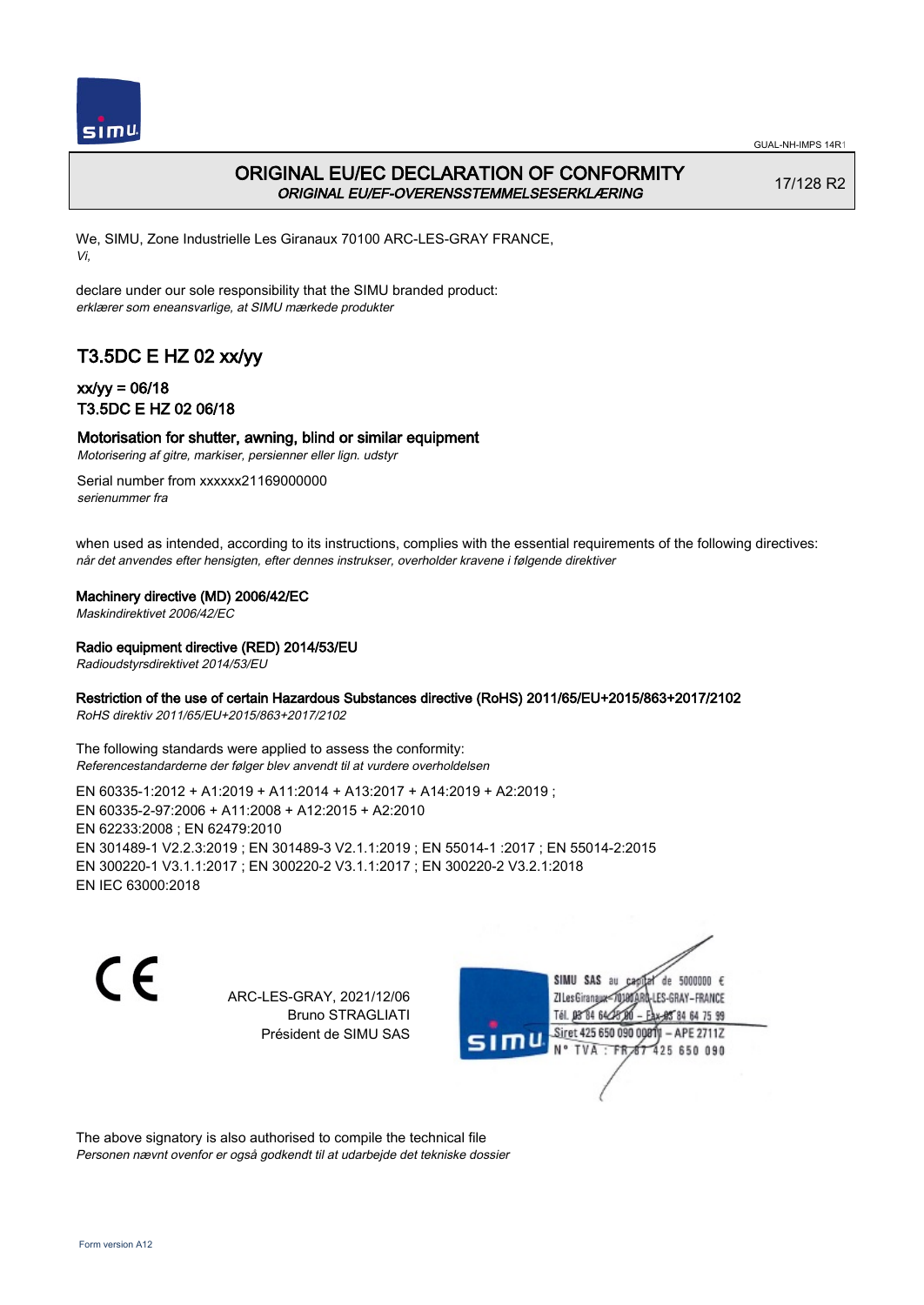

## ORIGINAL EU/EC DECLARATION OF CONFORMITY EL/EK VASTAVUSDEKLARATSIOON

17/128 R2

We, SIMU, Zone Industrielle Les Giranaux 70100 ARC-LES-GRAY FRANCE, Meie,

declare under our sole responsibility that the SIMU branded product: kinnitame kogu vastutusega, et SIMU kaubamärgiga tooted

# T3.5DC E HZ 02 xx/yy

## xx/yy = 06/18 T3.5DC E HZ 02 06/18

### Motorisation for shutter, awning, blind or similar equipment

Aknaluukide, varikatuste, aknakardinate või sarnaste seadmete motoriseerimine

Serial number from xxxxxx21169000000 Seerianumber alates

when used as intended, according to its instructions, complies with the essential requirements of the following directives: kui kasutatakse eesmärgipäraselt ja juhiste kohaselt, vastavad käesoleva direktiivi põhinõuetele

#### Machinery directive (MD) 2006/42/EC

Masinate direktiiv 2006/42/EC

#### Radio equipment directive (RED) 2014/53/EU

Direktiiv raadioseadmete turul kättesaadavuse kohta 2014/53/EU

#### Restriction of the use of certain Hazardous Substances directive (RoHS) 2011/65/EU+2015/863+2017/2102

RoHs direktiiv ohtlike ainete kasutamise piirangute kohta elektri- ja elektroonikaseadmetes 2011/65/EU+2015/863+2017/2102

The following standards were applied to assess the conformity: Vastavusdeklaratsiooni hindamiseks kasutatakse järgmisi standardeid

EN 60335‑1:2012 + A1:2019 + A11:2014 + A13:2017 + A14:2019 + A2:2019 ; EN 60335‑2‑97:2006 + A11:2008 + A12:2015 + A2:2010 EN 62233:2008 ; EN 62479:2010 EN 301489‑1 V2.2.3:2019 ; EN 301489‑3 V2.1.1:2019 ; EN 55014‑1 :2017 ; EN 55014‑2:2015 EN 300220‑1 V3.1.1:2017 ; EN 300220‑2 V3.1.1:2017 ; EN 300220‑2 V3.2.1:2018 EN IEC 63000:2018

 $\epsilon$ 

ARC-LES-GRAY, 2021/12/06 Bruno STRAGLIATI Président de SIMU SAS

de 5000000  $\epsilon$ SIMU SAS au ZI Les Giranaux<sup>2</sup> ES-GRAY-FRANCE Tél. 08 84 64 2 64 75 99 Siret 425 650 090 00811  $-$  APF 27117 125 650 090

The above signatory is also authorised to compile the technical file Eelpool nimetatud isik on volitatud koostama tehnilist dokumentatsiooni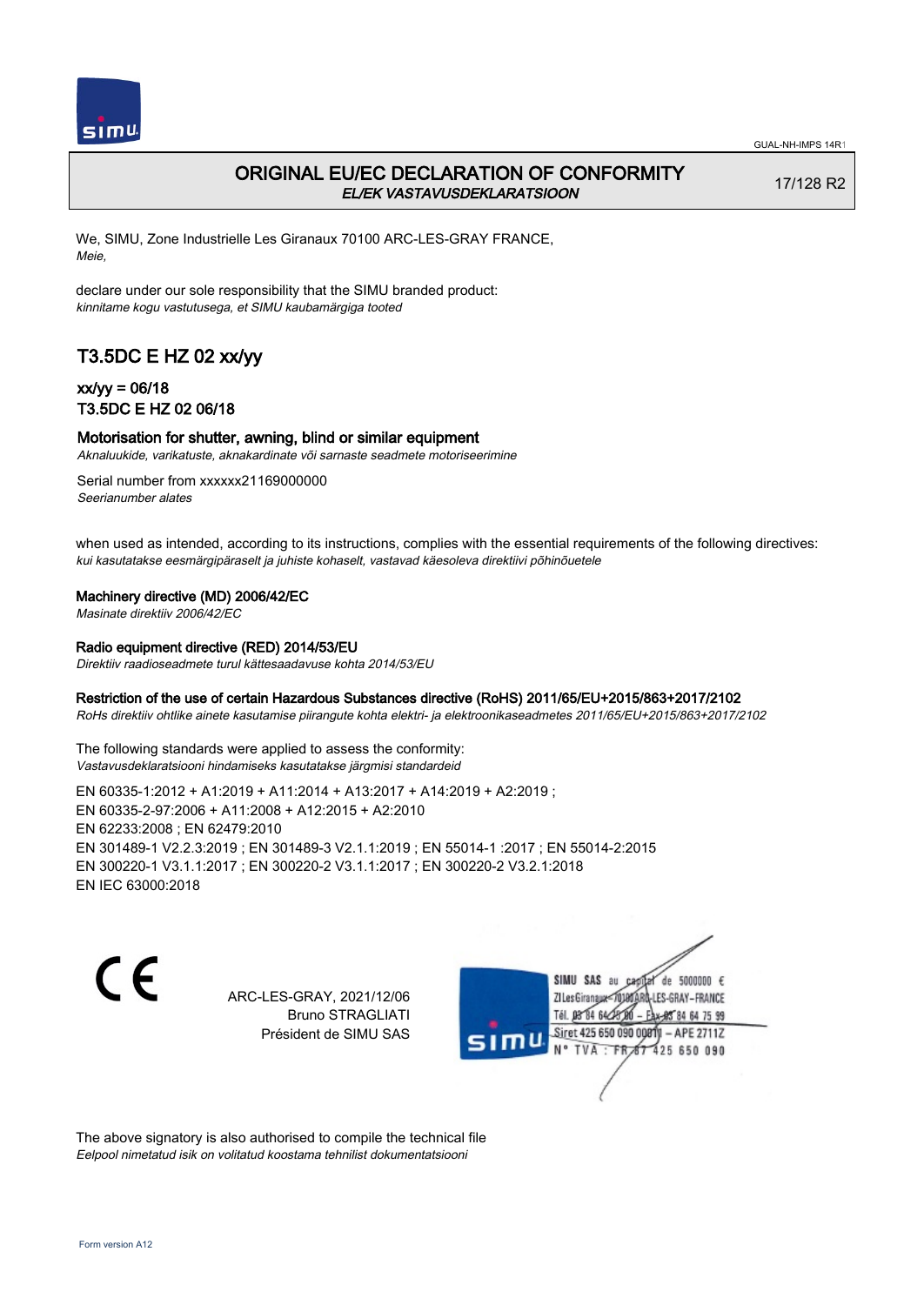

## ORIGINAL EU/EC DECLARATION OF CONFORMITY ALKUPERÄISET EU/EY-VAATIMUSTENMUKAISUUSVAKUUTUS

17/128 R2

We, SIMU, Zone Industrielle Les Giranaux 70100 ARC-LES-GRAY FRANCE, Me,

declare under our sole responsibility that the SIMU branded product: vakuutamme omalla vastuullamme, että SIMU merkkituote

# T3.5DC E HZ 02 xx/yy

## xx/yy = 06/18 T3.5DC E HZ 02 06/18

## Motorisation for shutter, awning, blind or similar equipment

Sälerullainten, markiisien, kaihtimien tai vastaavien motorisointi

Serial number from xxxxxx21169000000 sarianumerot

when used as intended, according to its instructions, complies with the essential requirements of the following directives: kun käytettynä oikein ja sen ohjeiden mukaan, noudattaa seuraavien direktiivien olennaisia vaatimuksia

### Machinery directive (MD) 2006/42/EC

Konedirektiivin 2006/42/EC

### Radio equipment directive (RED) 2014/53/EU

Radiolaitteiden direktiivin 2014/53/EU

### Restriction of the use of certain Hazardous Substances directive (RoHS) 2011/65/EU+2015/863+2017/2102

RoHS direktiivin 2011/65/EU+2015/863+2017/2102

The following standards were applied to assess the conformity: Seuraavia viitestandardeja sovellettiin vaatimustenmukaisuusvakuutusta arvioitaessa

EN 60335‑1:2012 + A1:2019 + A11:2014 + A13:2017 + A14:2019 + A2:2019 ; EN 60335‑2‑97:2006 + A11:2008 + A12:2015 + A2:2010 EN 62233:2008 ; EN 62479:2010 EN 301489‑1 V2.2.3:2019 ; EN 301489‑3 V2.1.1:2019 ; EN 55014‑1 :2017 ; EN 55014‑2:2015 EN 300220‑1 V3.1.1:2017 ; EN 300220‑2 V3.1.1:2017 ; EN 300220‑2 V3.2.1:2018 EN IEC 63000:2018

 $\epsilon$ 

ARC-LES-GRAY, 2021/12/06 Bruno STRAGLIATI Président de SIMU SAS

SIMU SAS au de 5000000  $\epsilon$ ZI Les Giranaux< LES-GRAY-FRANCE Tél. 08 84 64 2 64 75 99 Siret 425 650 090 00811  $-$  APF 27117 125 650 090

The above signatory is also authorised to compile the technical file Yllä allekirjoittaja on myös valtuutettu kokoamaan teknisten tiedostojen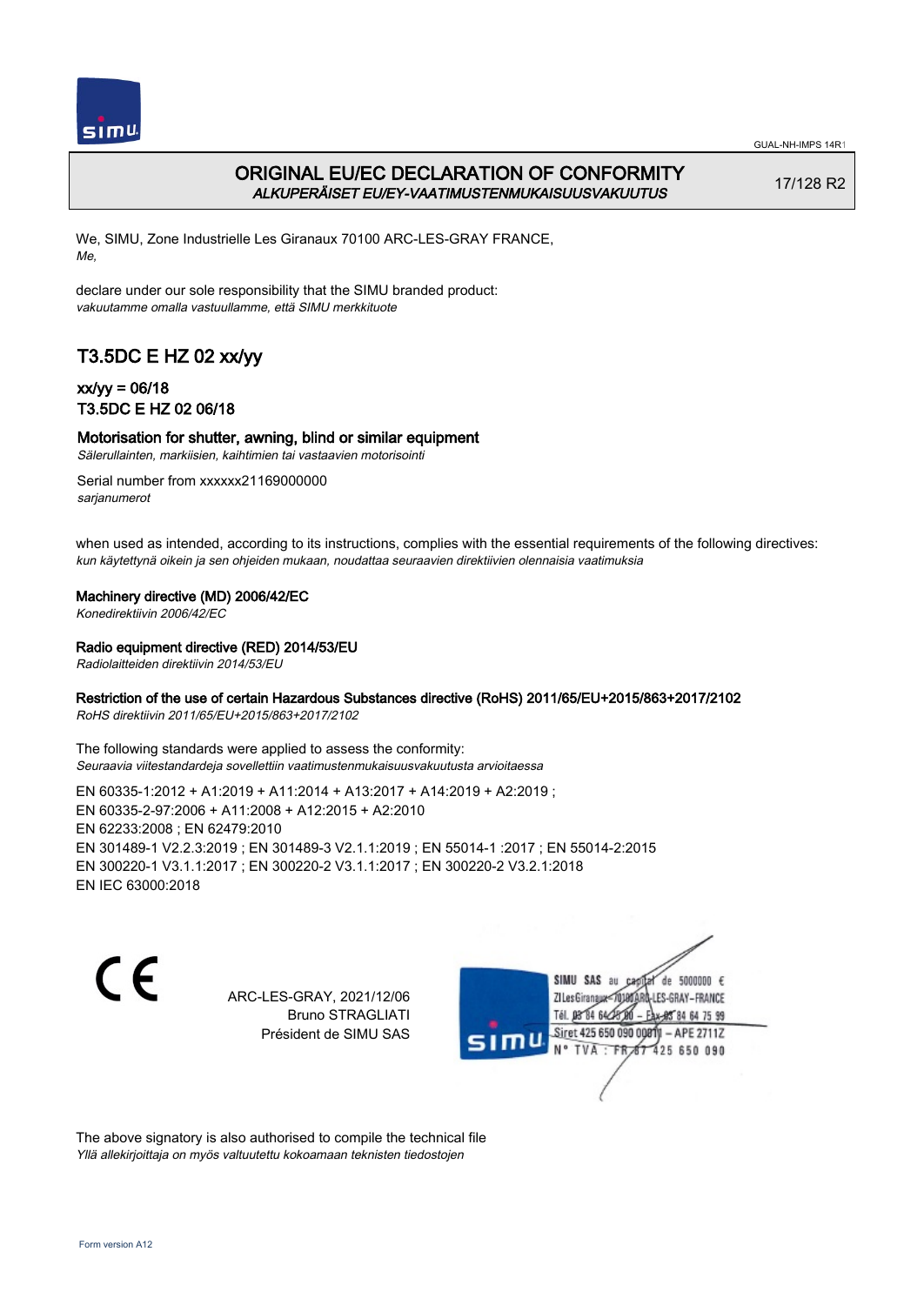

## ORIGINAL EU/EC DECLARATION OF CONFORMITY ΠΡΩΤΟΤΥΠΟ ΔΗΛΩΣΗ ΣΥΜΜΟΡΦΩΣΗΣ ΕΕ/EK

17/128 R2

We, SIMU, Zone Industrielle Les Giranaux 70100 ARC-LES-GRAY FRANCE, εμείς,

declare under our sole responsibility that the SIMU branded product: Δηλώνουμε αναλαμβάνοντας την αποκλειστική ευθύνη ότι το επώνυμο προϊόν SIMU

# T3.5DC E HZ 02 xx/yy

### xx/yy = 06/18 T3.5DC E HZ 02 06/18

### Motorisation for shutter, awning, blind or similar equipment

Μηχανοκίνηση για ρολα,τέντες,στόρια ή παρόμοιο εξοπλισμό

Serial number from xxxxxx21169000000 σειριακό αριθμό από

when used as intended, according to its instructions, complies with the essential requirements of the following directives: όταν χρησιμοποιείται όπως έχει προβλεφθεί, σύμφωνα με τις οδηγίες του, συμφωνεί με τις βασικές απαιτήσεις των ακόλουθων οδηγιών

#### Machinery directive (MD) 2006/42/EC

Οδηγία περι μηχανικού εξοπλισμού 2006/42/EC

Radio equipment directive (RED) 2014/53/EU

Οδηγία ραδιοεξοπλισμού 2014/53/EU

### Restriction of the use of certain Hazardous Substances directive (RoHS) 2011/65/EU+2015/863+2017/2102

Οδηγίας RoHS 2011/65/EU+2015/863+2017/2102

The following standards were applied to assess the conformity: Τα πρότυπα αναφοράς που ακολουθούν εφαρμόστηκαν με σκοπό την αξιολόγηση της συμμόρφωσης

EN 60335‑1:2012 + A1:2019 + A11:2014 + A13:2017 + A14:2019 + A2:2019 ; EN 60335‑2‑97:2006 + A11:2008 + A12:2015 + A2:2010 EN 62233:2008 ; EN 62479:2010 EN 301489‑1 V2.2.3:2019 ; EN 301489‑3 V2.1.1:2019 ; EN 55014‑1 :2017 ; EN 55014‑2:2015 EN 300220‑1 V3.1.1:2017 ; EN 300220‑2 V3.1.1:2017 ; EN 300220‑2 V3.2.1:2018 EN IEC 63000:2018

C F

ARC-LES-GRAY, 2021/12/06 Bruno STRAGLIATI Président de SIMU SAS

de 5000000  $\epsilon$ SIMU SAS au ZI Les Giranaux-70180 LES-GRAY-FRANCE Tél. 08 84 64 28 2 64 75 99 Siret 425 650 090 00811  $-$  APE 2711Z 125 650 090

The above signatory is also authorised to compile the technical file

Το πρόσωπο που αναφέρεται παραπάνω είναι επίσης εξουσιοδοτημένο να καταρτίσει τον τεχνικό φάκελο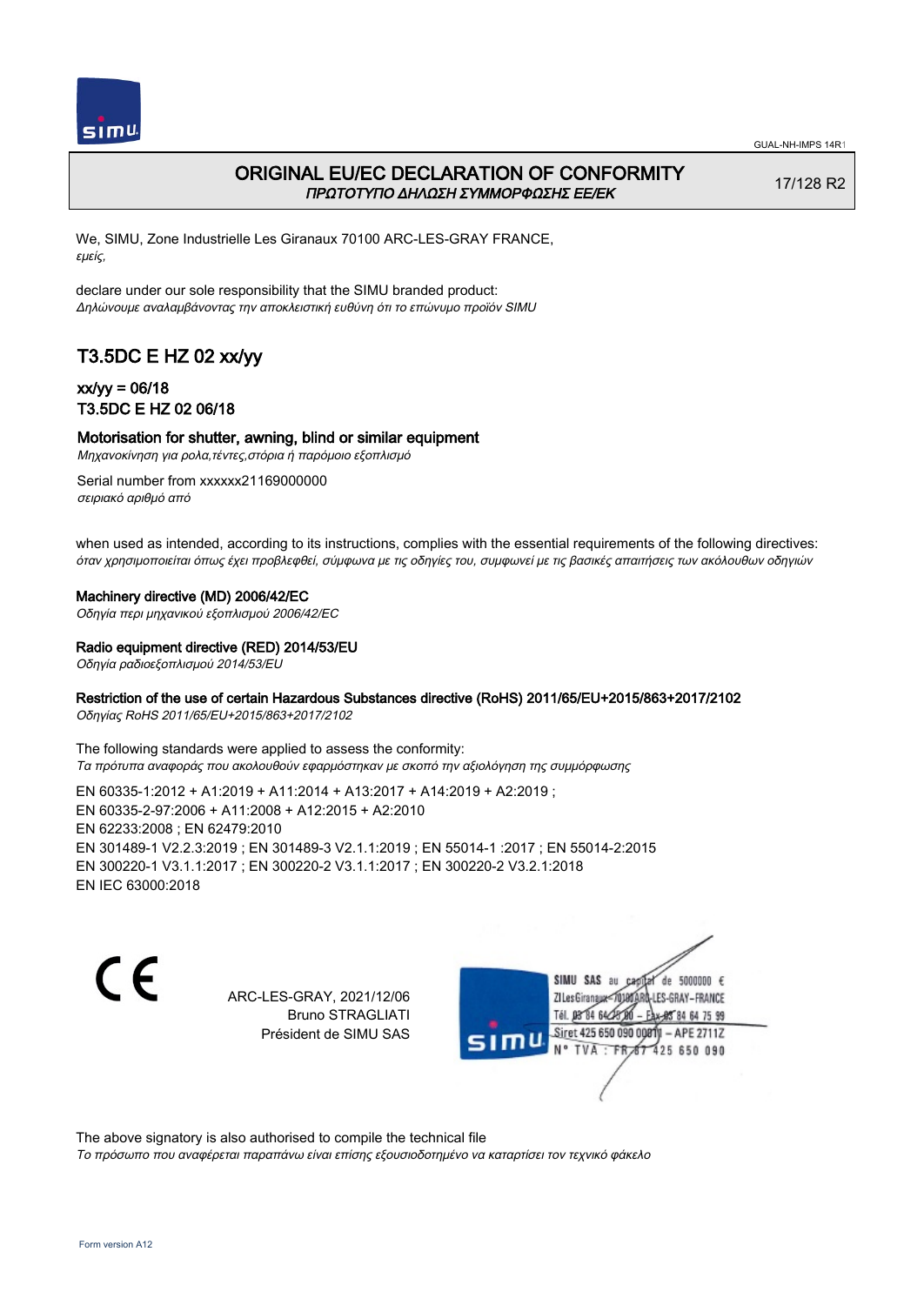

## ORIGINAL EU/EC DECLARATION OF CONFORMITY ORGINALNA EU/EC DEKLARACIJA O USKLAĐENOSTI

17/128 R2

We, SIMU, Zone Industrielle Les Giranaux 70100 ARC-LES-GRAY FRANCE, Mi,

declare under our sole responsibility that the SIMU branded product: izjavljujemo pod punom odgovornošču da je proizvod marke SIMU

# T3.5DC E HZ 02 xx/yy

## xx/yy = 06/18 T3.5DC E HZ 02 06/18

### Motorisation for shutter, awning, blind or similar equipment

Motorizacija za rolete,tende,sjenila ili slične opreme

Serial number from xxxxxx21169000000 Serijski broj iz

when used as intended, according to its instructions, complies with the essential requirements of the following directives: ako se upotrebljava prema namjeni, prema važećim uputama, usklađen sa prijeko potrebnim zahtijevima slijedećih direktiva

Machinery directive (MD) 2006/42/EC

Direktiva o strojevima 2006/42/EC

Radio equipment directive (RED) 2014/53/EU

Direktiva za radijsku opremu 2014/53/EU

### Restriction of the use of certain Hazardous Substances directive (RoHS) 2011/65/EU+2015/863+2017/2102

Direktiva RoHS 2011/65/EU+2015/863+2017/2102

The following standards were applied to assess the conformity: Slijedeće reference standarda se primjenjuju da se odredi usklađenost

EN 60335‑1:2012 + A1:2019 + A11:2014 + A13:2017 + A14:2019 + A2:2019 ; EN 60335‑2‑97:2006 + A11:2008 + A12:2015 + A2:2010 EN 62233:2008 ; EN 62479:2010 EN 301489‑1 V2.2.3:2019 ; EN 301489‑3 V2.1.1:2019 ; EN 55014‑1 :2017 ; EN 55014‑2:2015 EN 300220‑1 V3.1.1:2017 ; EN 300220‑2 V3.1.1:2017 ; EN 300220‑2 V3.2.1:2018 EN IEC 63000:2018

C F

ARC-LES-GRAY, 2021/12/06 Bruno STRAGLIATI Président de SIMU SAS

de 5000000  $\epsilon$ SIMU SAS au ZI Les Giranaux</D LES-GRAY-FRANCE Tél. 08 R4 64 2 64 75 99 Siret 425 650 090 0081  $-$  APF 27117 125 650 090

The above signatory is also authorised to compile the technical file Gore navedeni potpisnik također je ovlašten za sastavljanje tehničkog dokumenta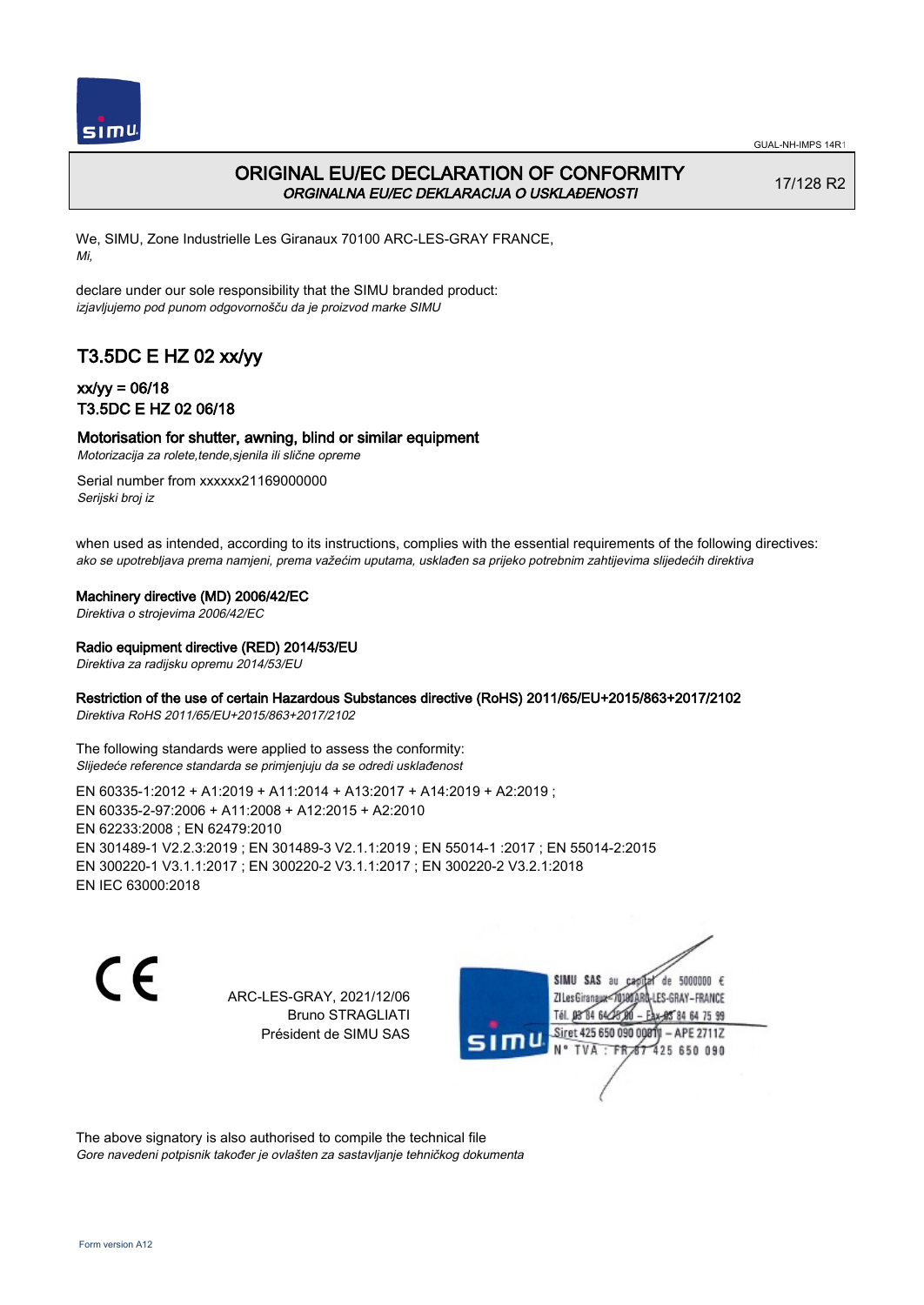

## ORIGINAL EU/EC DECLARATION OF CONFORMITY Eredeti EU/CE Megfelelőségi Nyilatkozat

17/128 R2

We, SIMU, Zone Industrielle Les Giranaux 70100 ARC-LES-GRAY FRANCE, Alulírott,

declare under our sole responsibility that the SIMU branded product: felelősségünk teljes tudatában kijelentjük, hogy a szóban forgó SIMU termék

# T3.5DC E HZ 02 xx/yy

## xx/yy = 06/18 T3.5DC E HZ 02 06/18

## Motorisation for shutter, awning, blind or similar equipment

Redőny, napellenző vagy hasonlószerkezetek motorizálása

Serial number from xxxxxx21169000000 Sorozatszámtól

when used as intended, according to its instructions, complies with the essential requirements of the following directives: megfelel, az alábbi irányelvekben megfogalmazott alapvető követelményeknek

### Machinery directive (MD) 2006/42/EC

Gépekre vonatkozó irányelv 2006/42/EC

### Radio equipment directive (RED) 2014/53/EU

A rádióberendezésekről szóló irányelv 2014/53/EU

### Restriction of the use of certain Hazardous Substances directive (RoHS) 2011/65/EU+2015/863+2017/2102

RoHS irányelv 2011/65/EU+2015/863+2017/2102

The following standards were applied to assess the conformity: A megfelelőség biztosításának érdekében az alábbi szabványok kerültek alkalmazásra

EN 60335‑1:2012 + A1:2019 + A11:2014 + A13:2017 + A14:2019 + A2:2019 ; EN 60335‑2‑97:2006 + A11:2008 + A12:2015 + A2:2010 EN 62233:2008 ; EN 62479:2010 EN 301489‑1 V2.2.3:2019 ; EN 301489‑3 V2.1.1:2019 ; EN 55014‑1 :2017 ; EN 55014‑2:2015 EN 300220‑1 V3.1.1:2017 ; EN 300220‑2 V3.1.1:2017 ; EN 300220‑2 V3.2.1:2018 EN IEC 63000:2018

C F

ARC-LES-GRAY, 2021/12/06 Bruno STRAGLIATI Président de SIMU SAS

de 5000000  $\epsilon$ SIMU SAS au ZI Les Giranaux<7 LES-GRAY-FRANCE Tél. 08 R4 64 2 64 75 99 Siret 425 650 090 00811  $-$  APF 27117 125 650 090

The above signatory is also authorised to compile the technical file A fent említett aláíró is jogosult a műszaki dokumentáció összeállítására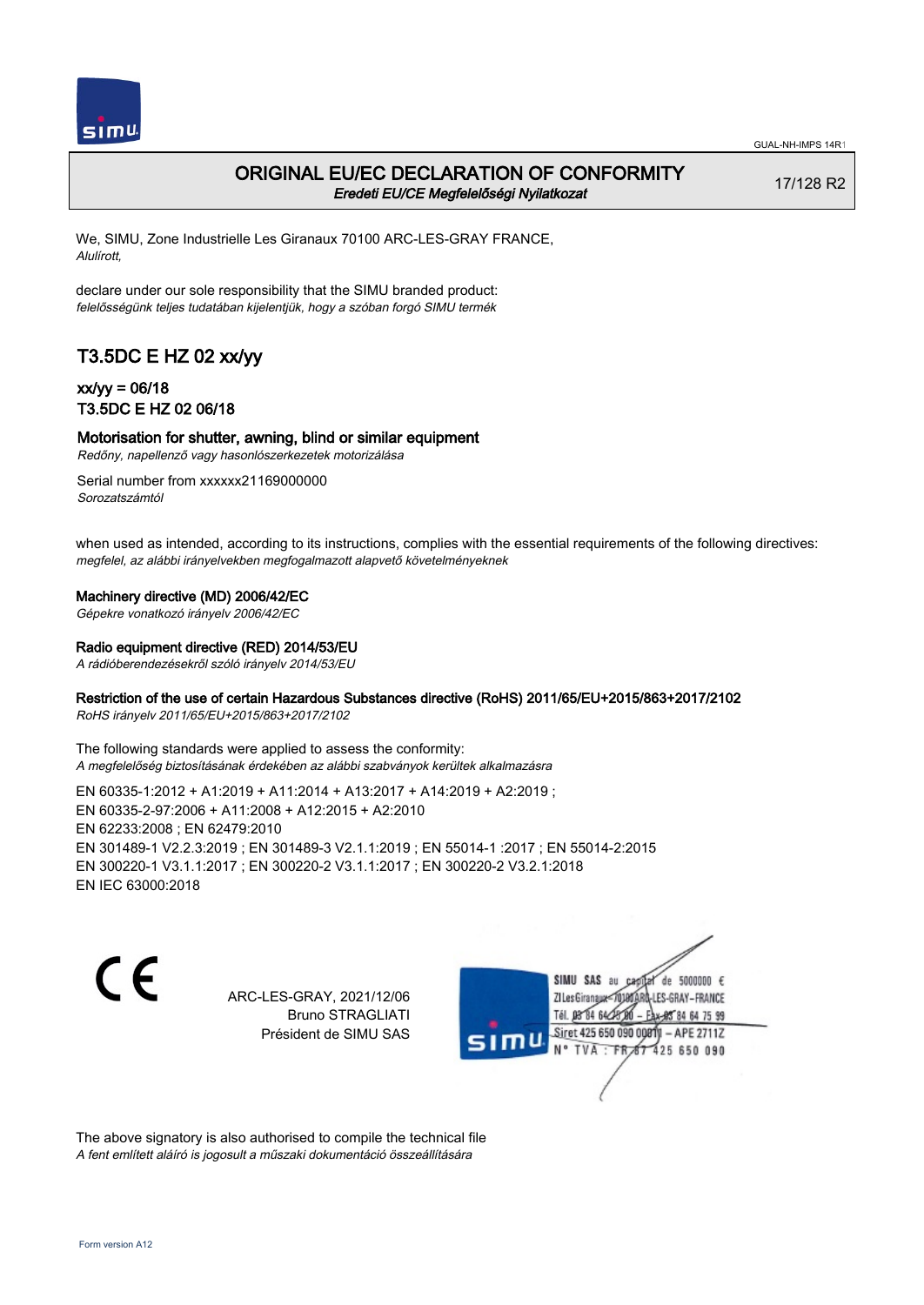

## ORIGINAL EU/EC DECLARATION OF CONFORMITY ORIGINALI ES/EB ATITIKTIES DEKLARACIJA

17/128 R2

We, SIMU, Zone Industrielle Les Giranaux 70100 ARC-LES-GRAY FRANCE, Mes,

declare under our sole responsibility that the SIMU branded product: atsakingai deklaruojame, kad SIMU kompanijos produktas

# T3.5DC E HZ 02 xx/yy

## xx/yy = 06/18 T3.5DC E HZ 02 06/18

### Motorisation for shutter, awning, blind or similar equipment

Apsauginių žaliuzių, markizių, ritininių užuolaidų ir panašių gaminių automatizavimas

Serial number from xxxxxx21169000000 Serijos numeris nuo

when used as intended, according to its instructions, complies with the essential requirements of the following directives: naudojamas pagal paskirtį, pagal gamintojo instrukcijas, atitinka esminius šių Direktyvų reikalavimus

Machinery directive (MD) 2006/42/EC

Mašinų direktyva 2006/42/EC

### Radio equipment directive (RED) 2014/53/EU

Radijo ryšio įrenginių direktyva 2014/53/EU

### Restriction of the use of certain Hazardous Substances directive (RoHS) 2011/65/EU+2015/863+2017/2102

PMNA (RoHS) direktyva 2011/65/EU+2015/863+2017/2102

The following standards were applied to assess the conformity: Įverinti deklaruojamą atitiktį buvo taikomi toliau nurodyti standartai

EN 60335‑1:2012 + A1:2019 + A11:2014 + A13:2017 + A14:2019 + A2:2019 ; EN 60335‑2‑97:2006 + A11:2008 + A12:2015 + A2:2010 EN 62233:2008 ; EN 62479:2010 EN 301489‑1 V2.2.3:2019 ; EN 301489‑3 V2.1.1:2019 ; EN 55014‑1 :2017 ; EN 55014‑2:2015 EN 300220‑1 V3.1.1:2017 ; EN 300220‑2 V3.1.1:2017 ; EN 300220‑2 V3.2.1:2018 EN IEC 63000:2018

C F

ARC-LES-GRAY, 2021/12/06 Bruno STRAGLIATI Président de SIMU SAS

SIMU SAS au de 5000000  $\epsilon$ ZI Les Giranaux-70180 LES-GRAY-FRANCE Tél. 08 R4 64 24 64 75 99 Siret 425 650 090 0081  $-$  APF 27117 **TVA FR** 125 650 090

The above signatory is also authorised to compile the technical file Asmuo, pasirašęs šią deklaraciją, taip pat turi įgaliojimą sudaryti techninę bylą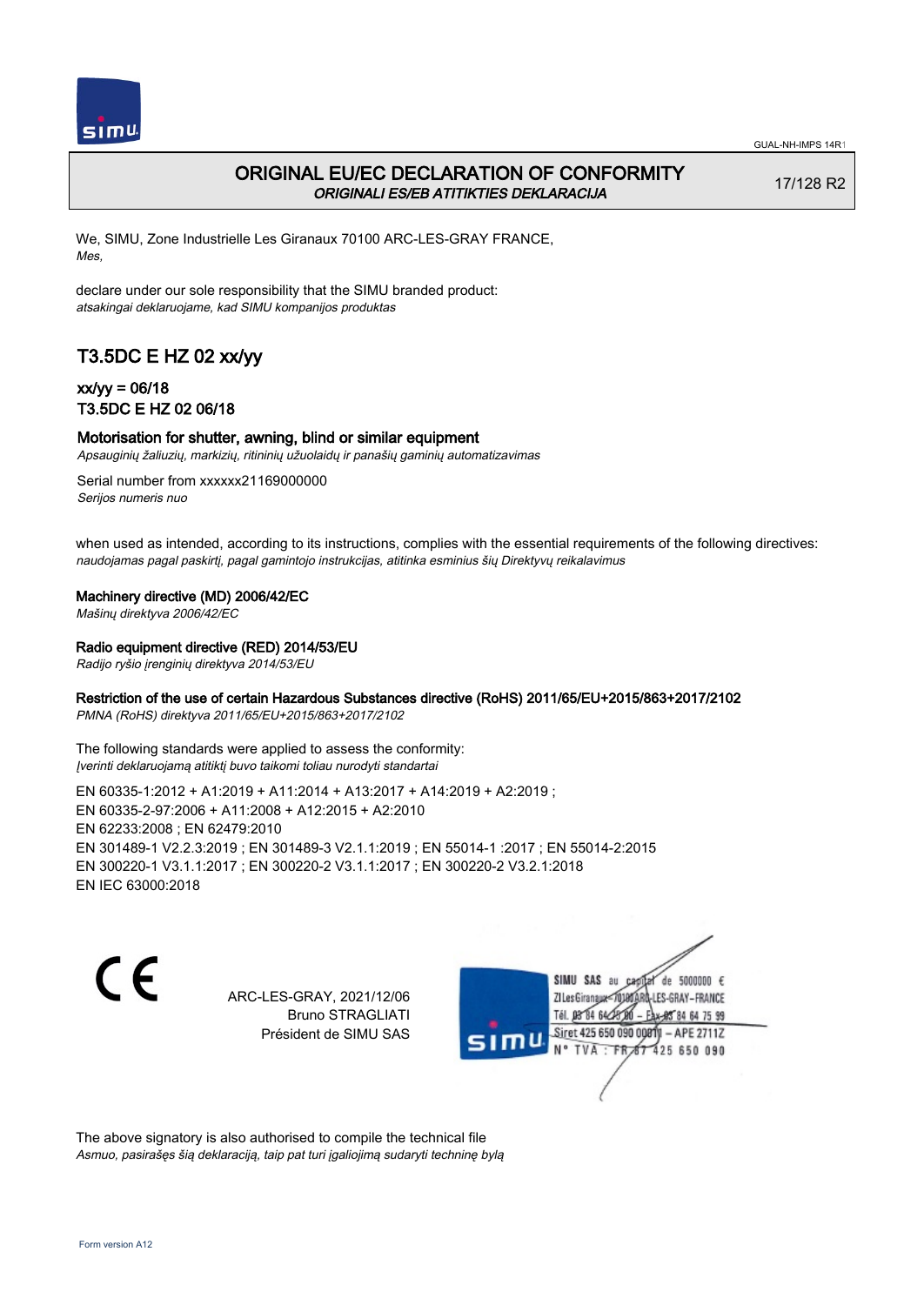

## ORIGINAL EU/EC DECLARATION OF CONFORMITY ES/EK ATBILSTĪBAS DEKLARĀCIJA

17/128 R2

We, SIMU, Zone Industrielle Les Giranaux 70100 ARC-LES-GRAY FRANCE, Mēs,

declare under our sole responsibility that the SIMU branded product: ar pilnu atbildību, apliecinām, ka SIMU zīmola produkti,

# T3.5DC E HZ 02 xx/yy

### xx/yy = 06/18 T3.5DC E HZ 02 06/18

### Motorisation for shutter, awning, blind or similar equipment

Aizsargžalūziju, žalūziju, markīžu, aizkaru un līdzīgu gala produktu motorizēšana

Serial number from xxxxxx21169000000 sērijas numurs no

when used as intended, according to its instructions, complies with the essential requirements of the following directives: ja tie tiek lietoti saskaņā ar norādījumiem, atbilst šo direktīvu pamatprasībām

#### Machinery directive (MD) 2006/42/EC

Mašīnu Direktīva 2006/42/EC

#### Radio equipment directive (RED) 2014/53/EU

Direktīva par radioiekārtu pieejamību tirgū 2014/53/EU

### Restriction of the use of certain Hazardous Substances directive (RoHS) 2011/65/EU+2015/863+2017/2102

RoHs Direktīva par dažādu bīstamu vielu izmantošanas ierobežošanu elektriskās un elektroniskās iekārtās 2011/65/EU+2015/863+2017/2102

The following standards were applied to assess the conformity: Atbilstības deklarācijas novērtēšanai tiek pielietoti sekojoši standarti

EN 60335‑1:2012 + A1:2019 + A11:2014 + A13:2017 + A14:2019 + A2:2019 ; EN 60335‑2‑97:2006 + A11:2008 + A12:2015 + A2:2010 EN 62233:2008 ; EN 62479:2010 EN 301489‑1 V2.2.3:2019 ; EN 301489‑3 V2.1.1:2019 ; EN 55014‑1 :2017 ; EN 55014‑2:2015 EN 300220‑1 V3.1.1:2017 ; EN 300220‑2 V3.1.1:2017 ; EN 300220‑2 V3.2.1:2018 EN IEC 63000:2018

 $\epsilon$ 

ARC-LES-GRAY, 2021/12/06 Bruno STRAGLIATI Président de SIMU SAS



The above signatory is also authorised to compile the technical file Iepriekš minētā persona ir pilnvarota sastādīt tehnisko dokumentāciju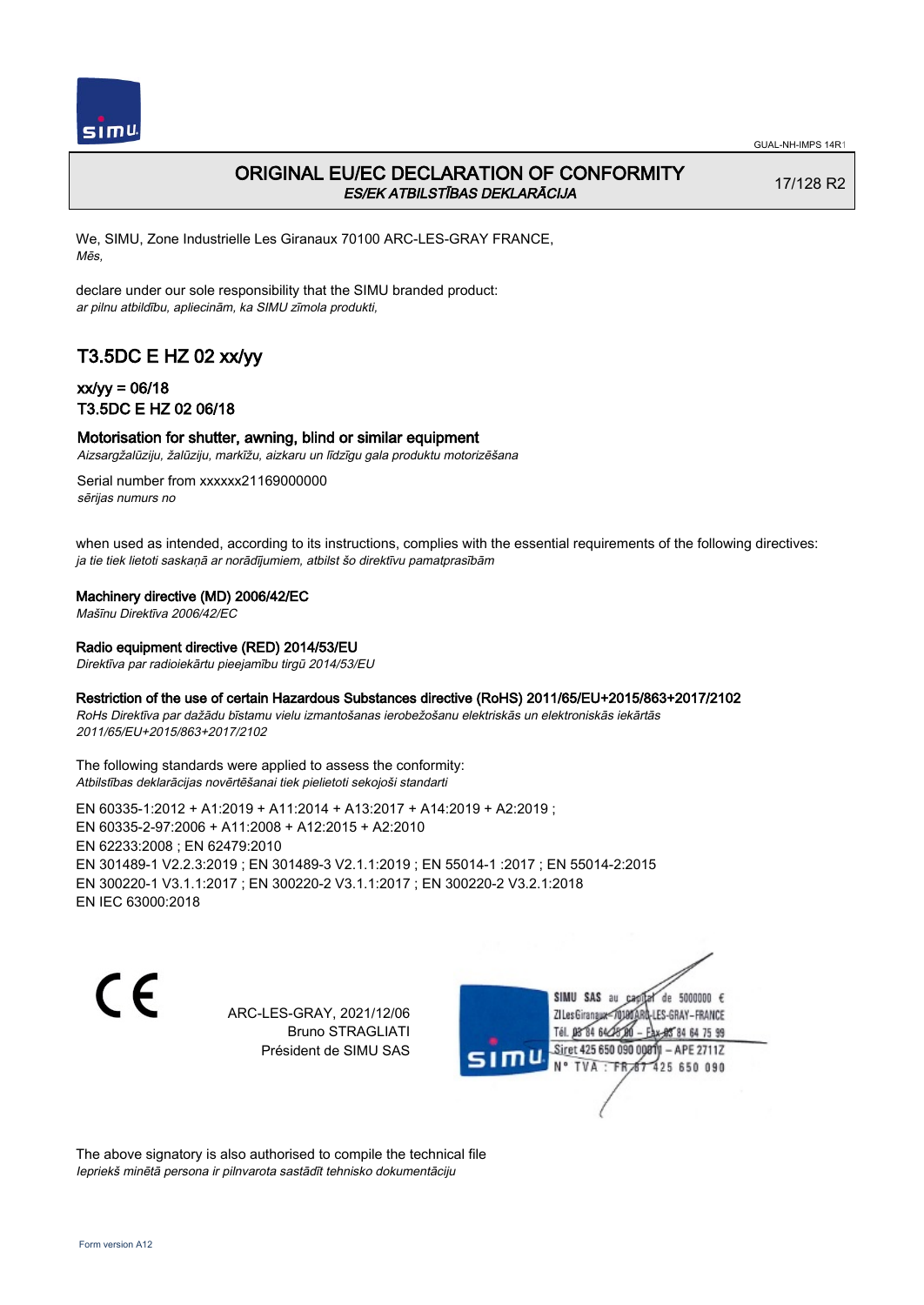

## ORIGINAL EU/EC DECLARATION OF CONFORMITY OORSPRONKELIJKE EU/EG-CONFORMITEITSVERKLARING

17/128 R2

We, SIMU, Zone Industrielle Les Giranaux 70100 ARC-LES-GRAY FRANCE, Wij,

declare under our sole responsibility that the SIMU branded product: verklaren op eigen verantwoordelijkheid dat het produkt van het SIMU

# T3.5DC E HZ 02 xx/yy

## xx/yy = 06/18 T3.5DC E HZ 02 06/18

### Motorisation for shutter, awning, blind or similar equipment

Motorisatie voor rolluiken, zonwering, screens of gelijkaardige toepassingen

Serial number from xxxxxx21169000000 Serienummer van

when used as intended, according to its instructions, complies with the essential requirements of the following directives: wanneer gebruikt voor de juiste toepassing voldoet aan de essentiële eisen van de volgende richtlijnen

### Machinery directive (MD) 2006/42/EC

Machinerichtlijn 2006/42/EC

#### Radio equipment directive (RED) 2014/53/EU

Richtlijn radioapparatuur 2014/53/EU

### Restriction of the use of certain Hazardous Substances directive (RoHS) 2011/65/EU+2015/863+2017/2102

RoHS Richtlijn 2011/65/EU+2015/863+2017/2102

The following standards were applied to assess the conformity: De volgende referentiestandaarden worden toegepast om de overeenstemming te evalueren

EN 60335‑1:2012 + A1:2019 + A11:2014 + A13:2017 + A14:2019 + A2:2019 ; EN 60335‑2‑97:2006 + A11:2008 + A12:2015 + A2:2010 EN 62233:2008 ; EN 62479:2010 EN 301489‑1 V2.2.3:2019 ; EN 301489‑3 V2.1.1:2019 ; EN 55014‑1 :2017 ; EN 55014‑2:2015 EN 300220‑1 V3.1.1:2017 ; EN 300220‑2 V3.1.1:2017 ; EN 300220‑2 V3.2.1:2018 EN IEC 63000:2018

C F

ARC-LES-GRAY, 2021/12/06 Bruno STRAGLIATI Président de SIMU SAS

de 5000000  $\epsilon$ SIMU SAS au ZI Les Giranaux< LES-GRAY-FRANCE Tél. 08 R4 64 2 64 75 99 Siret 425 650 090 00811  $-$  APF 27117 125 650 090

The above signatory is also authorised to compile the technical file De bovengenoemde persoon is ook bevoegd om het technisch dossier samen te stellen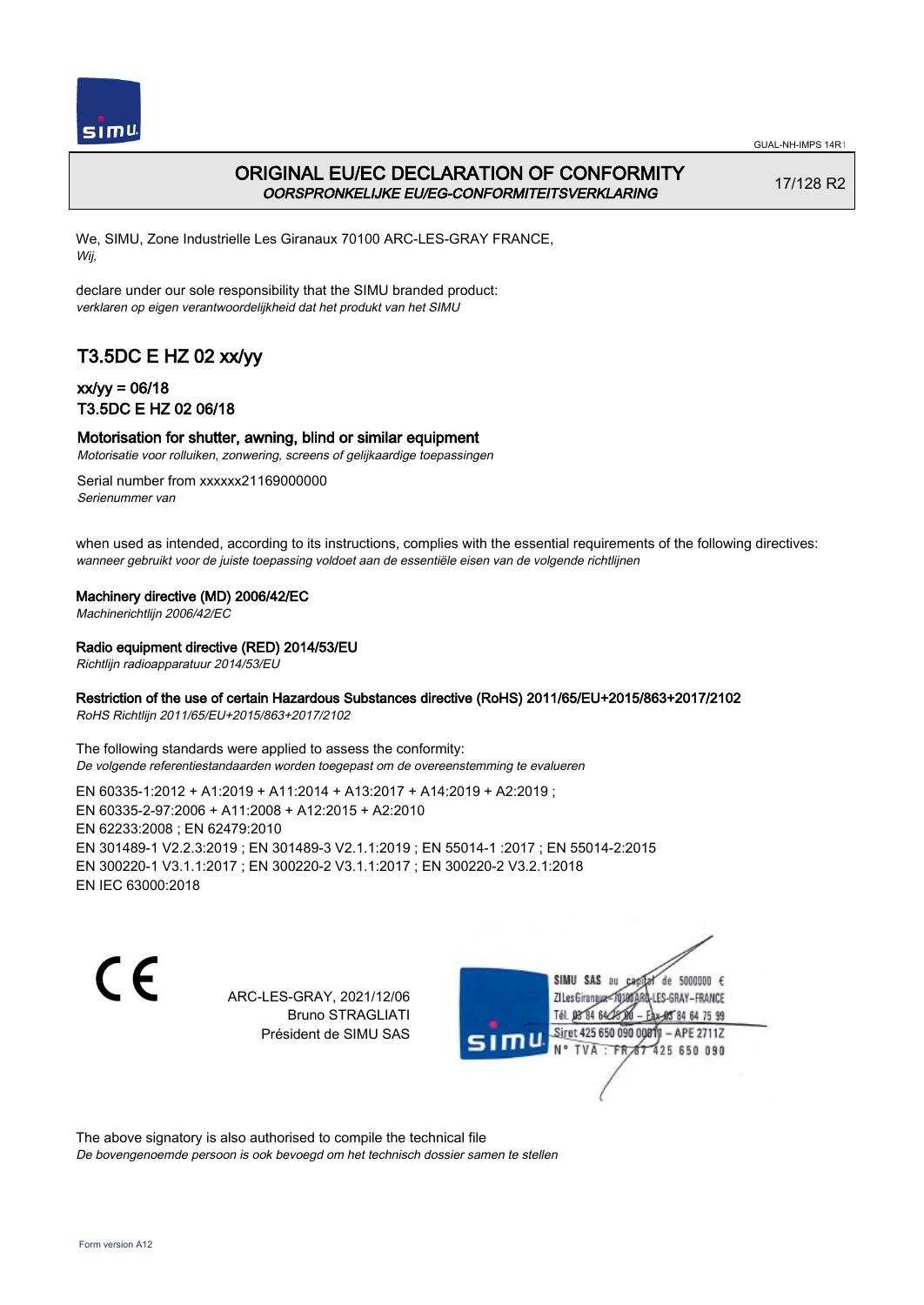

## ORIGINAL EU/EC DECLARATION OF CONFORMITY ORIGINAL EU / CE - ERKLÆRING

17/128 R2

We, SIMU, Zone Industrielle Les Giranaux 70100 ARC-LES-GRAY FRANCE, Vi,

declare under our sole responsibility that the SIMU branded product: erklærer under vårt eneansvar at SIMU merket produkt

# T3.5DC E HZ 02 xx/yy

## xx/yy = 06/18 T3.5DC E HZ 02 06/18

### Motorisation for shutter, awning, blind or similar equipment

Motorisering for marksier, screens, persienner eller lignende utstyr

Serial number from xxxxxx21169000000 Serienummer fra

when used as intended, according to its instructions, complies with the essential requirements of the following directives: når de brukes som forutsatt, i henhold til sin instruks, i samsvar med de grunnlegende kravene i følgende direktiver

Machinery directive (MD) 2006/42/EC

Maskindirektivet 2006/42/EC

Radio equipment directive (RED) 2014/53/EU

Radioutstyr direktivet 2014/53/EU

### Restriction of the use of certain Hazardous Substances directive (RoHS) 2011/65/EU+2015/863+2017/2102

RoHS-direktivet 2011/65/EU+2015/863+2017/2102

The following standards were applied to assess the conformity: Følgende referansestandarder ble brukt for å vurdere samsvar

EN 60335‑1:2012 + A1:2019 + A11:2014 + A13:2017 + A14:2019 + A2:2019 ; EN 60335‑2‑97:2006 + A11:2008 + A12:2015 + A2:2010 EN 62233:2008 ; EN 62479:2010 EN 301489‑1 V2.2.3:2019 ; EN 301489‑3 V2.1.1:2019 ; EN 55014‑1 :2017 ; EN 55014‑2:2015 EN 300220‑1 V3.1.1:2017 ; EN 300220‑2 V3.1.1:2017 ; EN 300220‑2 V3.2.1:2018 EN IEC 63000:2018

CE

ARC-LES-GRAY, 2021/12/06 Bruno STRAGLIATI Président de SIMU SAS

SIMU SAS au de 5000000  $\epsilon$ ZI Les Giranaux< LES-GRAY-FRANCE Tél. 08 84 64 2 64 75 99 Siret 425 650 090 0081  $-$  APF 27117 125 650 090

The above signatory is also authorised to compile the technical file Ovennevnte underskrevet fullmakt til å utarbeide den tekniske dokumentasjonen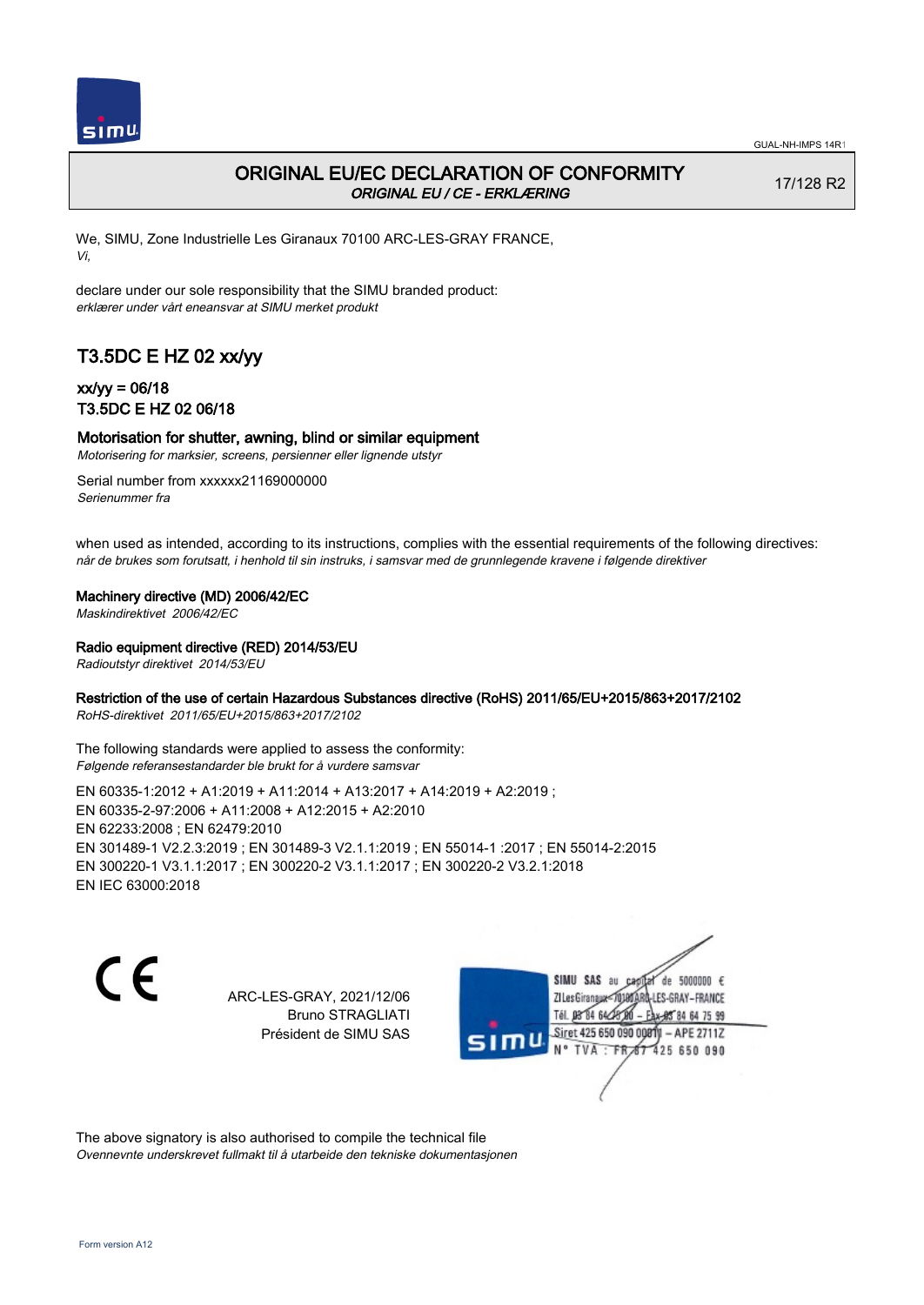

## ORIGINAL EU/EC DECLARATION OF CONFORMITY ORYGINALNA DEKLARACJA ZGODNOŚCI UE/WE

17/128 R2

We, SIMU, Zone Industrielle Les Giranaux 70100 ARC-LES-GRAY FRANCE, My,

declare under our sole responsibility that the SIMU branded product: deklarujemy z pełną odpowiedzialnością, że produkt oznaczony marką SIMU

# T3.5DC E HZ 02 xx/yy

### xx/yy = 06/18 T3.5DC E HZ 02 06/18

### Motorisation for shutter, awning, blind or similar equipment

Wyposażenie w napęd rolety, markizy, osłony przeciwsłonecznej lub podobnego urządzenia

Serial number from xxxxxx21169000000 z numerem seryjnym od

when used as intended, according to its instructions, complies with the essential requirements of the following directives: gdy jest używany zgodnie z przeznaczeniem i instrukcjami, spełnia podstawowe wymagania następujących Dyrektyw

Machinery directive (MD) 2006/42/EC

Dyrektywa maszynowa 2006/42/EC

#### Radio equipment directive (RED) 2014/53/EU

Dyrektywa o urządzeniach radiowych 2014/53/EU

### Restriction of the use of certain Hazardous Substances directive (RoHS) 2011/65/EU+2015/863+2017/2102

Dyrektywa RoHS 2011/65/EU+2015/863+2017/2102

The following standards were applied to assess the conformity: Do oceny zgodności zostały zastosowane następujące normy

EN 60335‑1:2012 + A1:2019 + A11:2014 + A13:2017 + A14:2019 + A2:2019 ; EN 60335‑2‑97:2006 + A11:2008 + A12:2015 + A2:2010 EN 62233:2008 ; EN 62479:2010 EN 301489‑1 V2.2.3:2019 ; EN 301489‑3 V2.1.1:2019 ; EN 55014‑1 :2017 ; EN 55014‑2:2015 EN 300220‑1 V3.1.1:2017 ; EN 300220‑2 V3.1.1:2017 ; EN 300220‑2 V3.2.1:2018 EN IEC 63000:2018

C F

ARC-LES-GRAY, 2021/12/06 Bruno STRAGLIATI Président de SIMU SAS

de 5000000  $\epsilon$ SIMU SAS au ZI Les Giranaux-70180 LES-GRAY-FRANCE Tél. 08 R4 64 2 64 75 99 Siret 425 650 090 00811  $-$  APF 27117 125 650 090

The above signatory is also authorised to compile the technical file Osoba wskazana powyżej jest również upoważniony do przygotowania dokumentacji technicznej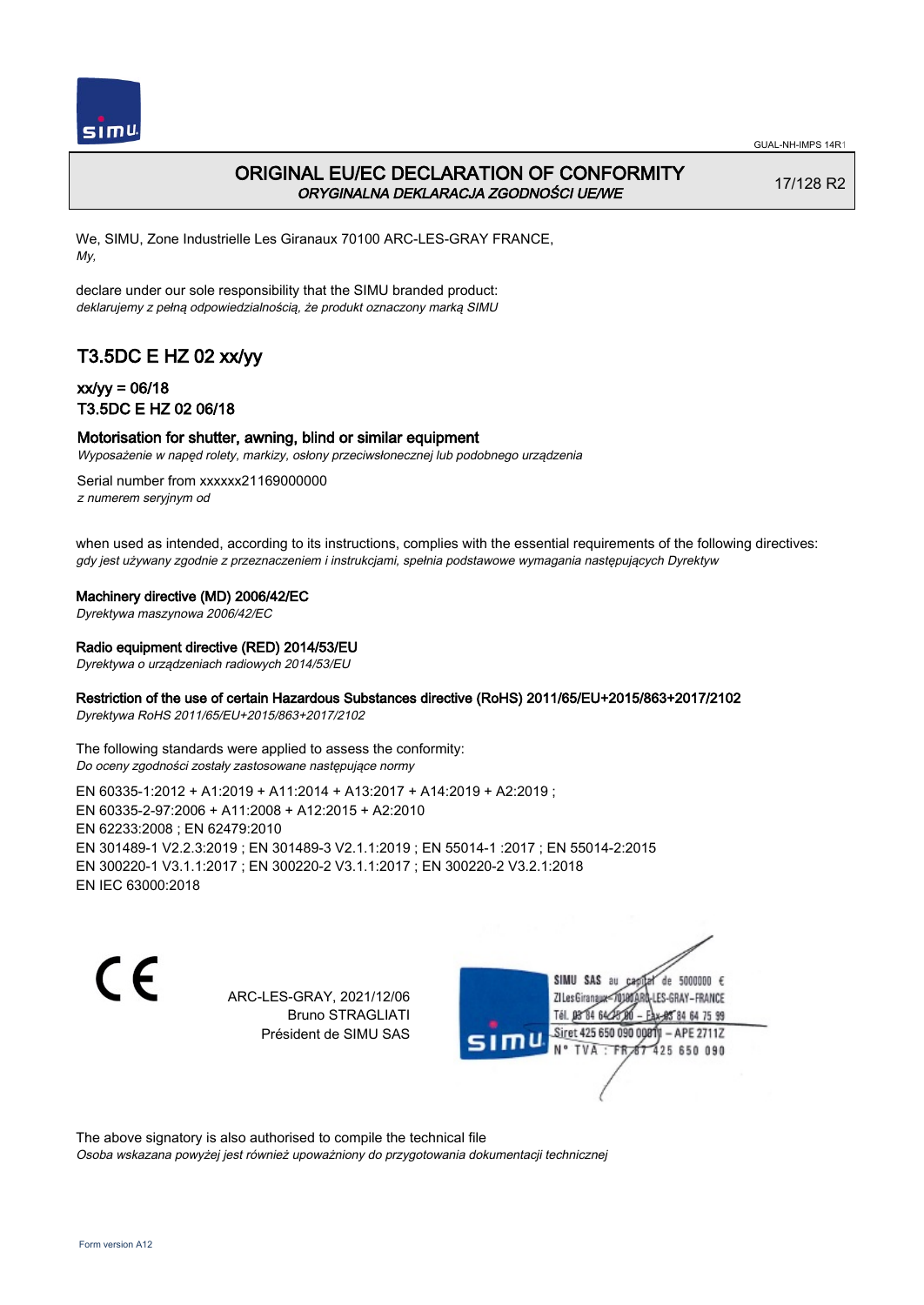

## ORIGINAL EU/EC DECLARATION OF CONFORMITY DECLARAÇÃO UE/CE DE CONFORMIDADE ORIGINAL

17/128 R2

We, SIMU, Zone Industrielle Les Giranaux 70100 ARC-LES-GRAY FRANCE, Nós,

declare under our sole responsibility that the SIMU branded product: declaramos sob nossa única responsabilidade que o dispositivo marca SIMU

# T3.5DC E HZ 02 xx/yy

## xx/yy = 06/18 T3.5DC E HZ 02 06/18

### Motorisation for shutter, awning, blind or similar equipment

Motorização para toldo, persiana, estore, cortina ou equipamento parecido

Serial number from xxxxxx21169000000 Número de série desde

when used as intended, according to its instructions, complies with the essential requirements of the following directives: Quando utilizado de acordo com sua a aplicação, segundo as suas instruções, cumpre os requisitos essenciais das seguintes diretivas

Machinery directive (MD) 2006/42/EC

Diretiva Máquinas 2006/42/EC

### Radio equipment directive (RED) 2014/53/EU

Diretiva equipamentos de rádio 2014/53/EU

### Restriction of the use of certain Hazardous Substances directive (RoHS) 2011/65/EU+2015/863+2017/2102

Diretiva RoHS 2011/65/EU+2015/863+2017/2102

The following standards were applied to assess the conformity: As normas de referência apresentadas em seguida foram aplicadas para avaliar a conformidade

EN 60335‑1:2012 + A1:2019 + A11:2014 + A13:2017 + A14:2019 + A2:2019 ; EN 60335‑2‑97:2006 + A11:2008 + A12:2015 + A2:2010 EN 62233:2008 ; EN 62479:2010 EN 301489‑1 V2.2.3:2019 ; EN 301489‑3 V2.1.1:2019 ; EN 55014‑1 :2017 ; EN 55014‑2:2015 EN 300220‑1 V3.1.1:2017 ; EN 300220‑2 V3.1.1:2017 ; EN 300220‑2 V3.2.1:2018 EN IEC 63000:2018

C F

ARC-LES-GRAY, 2021/12/06 Bruno STRAGLIATI Président de SIMU SAS

de 5000000  $\epsilon$ SIMU SAS au ZI Les Giranaux< ES-GRAY-FRANCE Tél. 08 84 64 2 64 75 99 Siret 425 650 090 00811  $-$  APF 27117 125 650 090

The above signatory is also authorised to compile the technical file A pessoa nomeada acima também está autorizada a compilar o processo técnico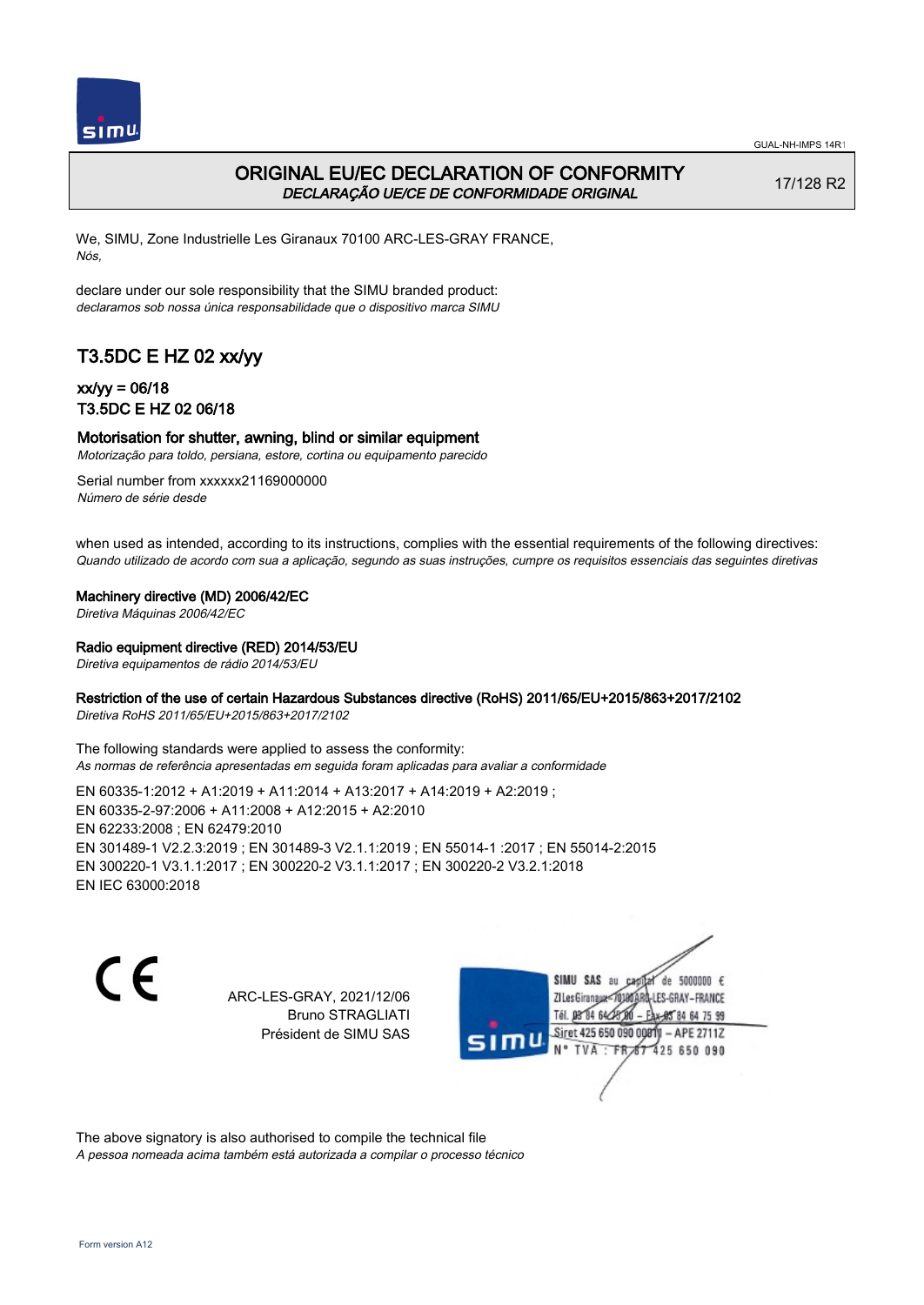

## ORIGINAL EU/EC DECLARATION OF CONFORMITY ORIGINAL EU/EC DECLARAIE DE CONFORMITATE

17/128 R2

We, SIMU, Zone Industrielle Les Giranaux 70100 ARC-LES-GRAY FRANCE, Noi,

declare under our sole responsibility that the SIMU branded product: declarăm pe propria răspundere că produsele marca SIMU

# T3.5DC E HZ 02 xx/yy

## xx/yy = 06/18 T3.5DC E HZ 02 06/18

### Motorisation for shutter, awning, blind or similar equipment

Motorizări pentru rulou, marchiză, perdea sau echipament similar

Serial number from xxxxxx21169000000 Numărul de serie din

when used as intended, according to its instructions, complies with the essential requirements of the following directives: utilizate conform destinaiei lor, aa cum este descris în manualul de utilizare, sunt în conformitate cu cerinele eseniale ale următoarelor directive

### Machinery directive (MD) 2006/42/EC

Directiva privind echipamentele tehnice 2006/42/EC

### Radio equipment directive (RED) 2014/53/EU

Directiva privind echipamentele radio 2014/53/EU

### Restriction of the use of certain Hazardous Substances directive (RoHS) 2011/65/EU+2015/863+2017/2102

Directiva RoHS 2011/65/EU+2015/863+2017/2102

The following standards were applied to assess the conformity: Următoarele standarde de referină au fost aplicate pentru respectarea conformităii

EN 60335‑1:2012 + A1:2019 + A11:2014 + A13:2017 + A14:2019 + A2:2019 ; EN 60335‑2‑97:2006 + A11:2008 + A12:2015 + A2:2010 EN 62233:2008 ; EN 62479:2010 EN 301489‑1 V2.2.3:2019 ; EN 301489‑3 V2.1.1:2019 ; EN 55014‑1 :2017 ; EN 55014‑2:2015 EN 300220‑1 V3.1.1:2017 ; EN 300220‑2 V3.1.1:2017 ; EN 300220‑2 V3.2.1:2018 EN IEC 63000:2018

 $\epsilon$ 

ARC-LES-GRAY, 2021/12/06 Bruno STRAGLIATI Président de SIMU SAS



The above signatory is also authorised to compile the technical file Semnatarul de mai sus este, de asemenea, autorizat să întocmească dosarul tehnic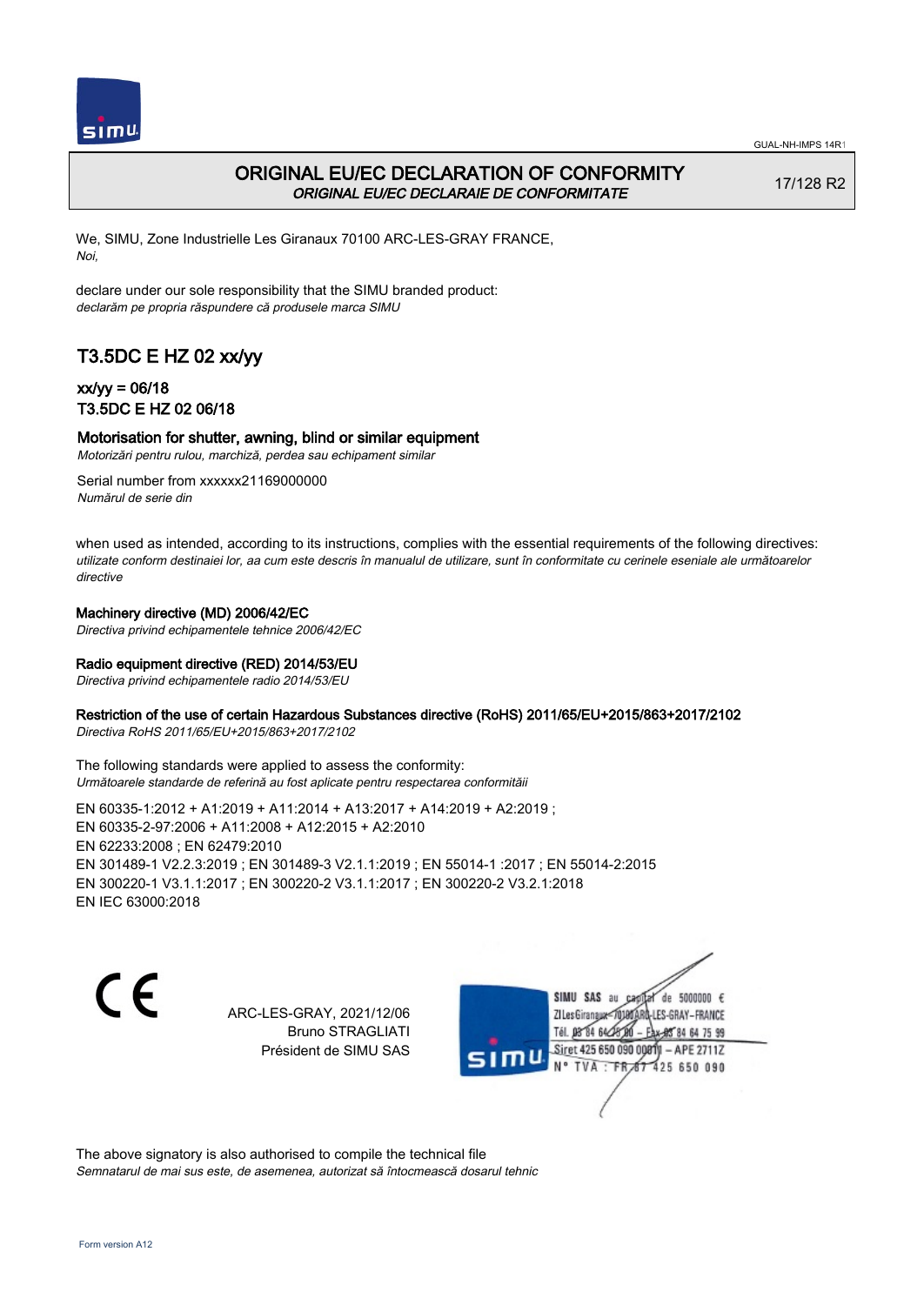

## ORIGINAL EU/EC DECLARATION OF CONFORMITY ORIGINAL EU/EG-FÖRSÄKRAN OM ÖVERENSSTÄMMELSE

17/128 R2

We, SIMU, Zone Industrielle Les Giranaux 70100 ARC-LES-GRAY FRANCE, Vi,

declare under our sole responsibility that the SIMU branded product: försäkrar på eget ansvar att produkten av varumärket SIMU

# T3.5DC E HZ 02 xx/yy

## xx/yy = 06/18 T3.5DC E HZ 02 06/18

### Motorisation for shutter, awning, blind or similar equipment

Motorisering för jalusi, markis, rullgardin eller liknande produkter

Serial number from xxxxxx21169000000 Serienumret från

when used as intended, according to its instructions, complies with the essential requirements of the following directives: uppfyller de grundläggande kraven i följande direktiv när den används på det sätt som avses, i enlighet med bruksanvisningen

### Machinery directive (MD) 2006/42/EC

Maskindirektivet 2006/42/EC

### Radio equipment directive (RED) 2014/53/EU

Direktivet om radioutrustning 2014/53/EU

### Restriction of the use of certain Hazardous Substances directive (RoHS) 2011/65/EU+2015/863+2017/2102

RoHS-direktivet 2011/65/EU+2015/863+2017/2102

The following standards were applied to assess the conformity: Följande referensnormer har tillämpats för att göra en bedömning av överensstämmelsen

EN 60335‑1:2012 + A1:2019 + A11:2014 + A13:2017 + A14:2019 + A2:2019 ; EN 60335‑2‑97:2006 + A11:2008 + A12:2015 + A2:2010 EN 62233:2008 ; EN 62479:2010 EN 301489‑1 V2.2.3:2019 ; EN 301489‑3 V2.1.1:2019 ; EN 55014‑1 :2017 ; EN 55014‑2:2015 EN 300220‑1 V3.1.1:2017 ; EN 300220‑2 V3.1.1:2017 ; EN 300220‑2 V3.2.1:2018 EN IEC 63000:2018

 $\epsilon$ 

ARC-LES-GRAY, 2021/12/06 Bruno STRAGLIATI Président de SIMU SAS

de 5000000  $\epsilon$ SIMU SAS au ZI Les Giranaux< ES-GRAY-FRANCE Tél. 08 84 64 2 64 75 99 Siret 425 650 090 00811  $-$  APF 27117 125 650 090

The above signatory is also authorised to compile the technical file

Den person som anges ovan är också behörig att ställa samman den tekniska dokumentationen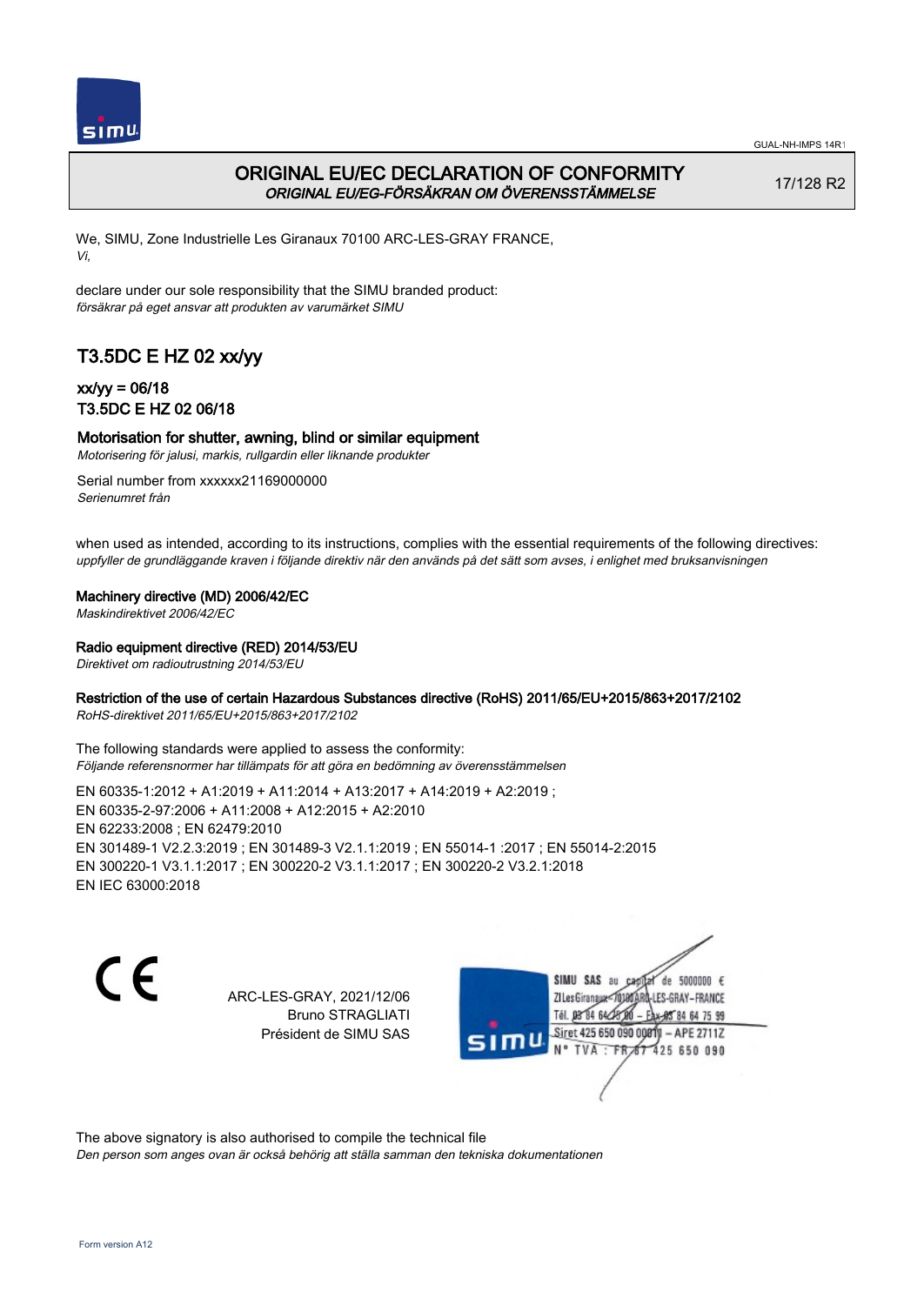

## ORIGINAL EU/EC DECLARATION OF CONFORMITY ORIGINÁLNE VYHLÁSENIE EU/ES O ZHODE

17/128 R2

We, SIMU, Zone Industrielle Les Giranaux 70100 ARC-LES-GRAY FRANCE, My,

declare under our sole responsibility that the SIMU branded product: vyhlasujeme na svoju výlučnú zodpovednosť, že výrobok značky SIMU

# T3.5DC E HZ 02 xx/yy

## xx/yy = 06/18 T3.5DC E HZ 02 06/18

### Motorisation for shutter, awning, blind or similar equipment

Pohon pre rolety, markízy, clony alebo podobné zariadenia

Serial number from xxxxxx21169000000 Seriové číslo od

when used as intended, according to its instructions, complies with the essential requirements of the following directives: ak je používaný v súlade s účelom použitia a s návodom, spĺňa základné požiadavky týchto smerníc

### Machinery directive (MD) 2006/42/EC

Smernica o strojových zariadeniach 2006/42/EC

#### Radio equipment directive (RED) 2014/53/EU

Smernica o sprístupňovaniu rádiových zariadení na trhu 2014/53/EU

### Restriction of the use of certain Hazardous Substances directive (RoHS) 2011/65/EU+2015/863+2017/2102

Smernica o obmedzení používania určitých nebezpečných látok v elektrických a elektronických zariadeniach 2011/65/EU+2015/863+2017/2102

#### The following standards were applied to assess the conformity: Pre posúdenie zhody boli použité následujúce normy

EN 60335‑1:2012 + A1:2019 + A11:2014 + A13:2017 + A14:2019 + A2:2019 ; EN 60335‑2‑97:2006 + A11:2008 + A12:2015 + A2:2010 EN 62233:2008 ; EN 62479:2010 EN 301489‑1 V2.2.3:2019 ; EN 301489‑3 V2.1.1:2019 ; EN 55014‑1 :2017 ; EN 55014‑2:2015 EN 300220‑1 V3.1.1:2017 ; EN 300220‑2 V3.1.1:2017 ; EN 300220‑2 V3.2.1:2018 EN IEC 63000:2018

 $\epsilon$ 

ARC-LES-GRAY, 2021/12/06 Bruno STRAGLIATI Président de SIMU SAS



The above signatory is also authorised to compile the technical file uvedená osoba je tiež osoba zodpovedná za vypracovanie technickej dokumentácie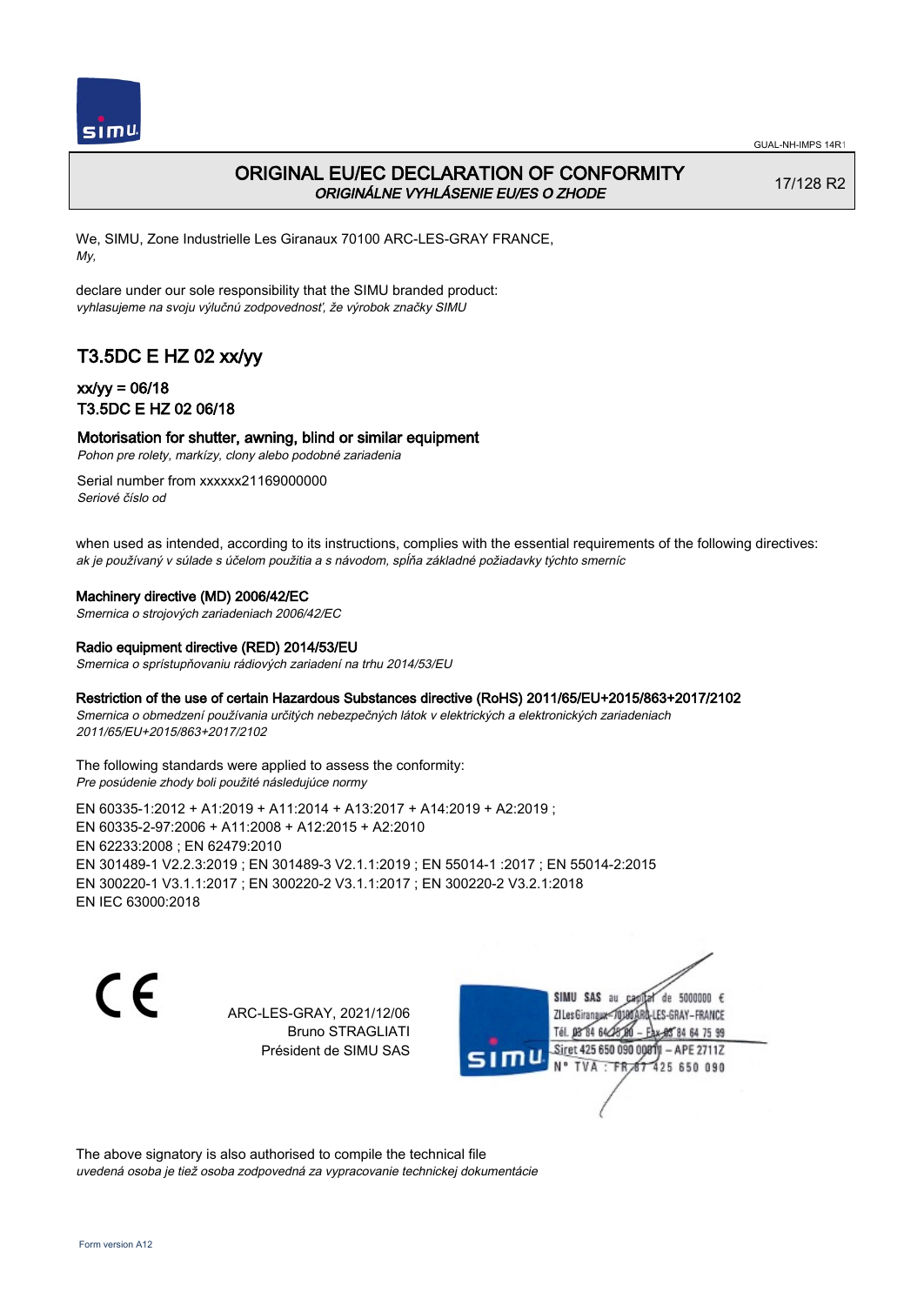

## ORIGINAL EU/EC DECLARATION OF CONFORMITY IZJAVA O SKLADNOSTI / IZJAVA O LASTNOSTIH

17/128 R2

We, SIMU, Zone Industrielle Les Giranaux 70100 ARC-LES-GRAY FRANCE, Mi,

declare under our sole responsibility that the SIMU branded product: S polno odgovornostjo izjavljamo, da izdelki blagovne znamke SIMU

# T3.5DC E HZ 02 xx/yy

## xx/yy = 06/18 T3.5DC E HZ 02 06/18

### Motorisation for shutter, awning, blind or similar equipment

Motorizacija rolet, žaluzij, senčnikov in podobne opreme

Serial number from xxxxxx21169000000 'Serijska številka

when used as intended, according to its instructions, complies with the essential requirements of the following directives: ko se uporabljajo v skladu z namembnostjo in navodili, ustrezajo bistvenim zahtevam naslednjih direktiv

### Machinery directive (MD) 2006/42/EC

Direktiva o strojih 2006/42/EC

### Radio equipment directive (RED) 2014/53/EU

Ditrektiva o Radijski opremi 2014/53/EU

### Restriction of the use of certain Hazardous Substances directive (RoHS) 2011/65/EU+2015/863+2017/2102

Direktiva RoHS 2011/65/EU+2015/863+2017/2102

The following standards were applied to assess the conformity: Za preverjanje skladnosti so bili uporabljeni naslednji standardi

EN 60335‑1:2012 + A1:2019 + A11:2014 + A13:2017 + A14:2019 + A2:2019 ; EN 60335‑2‑97:2006 + A11:2008 + A12:2015 + A2:2010 EN 62233:2008 ; EN 62479:2010 EN 301489‑1 V2.2.3:2019 ; EN 301489‑3 V2.1.1:2019 ; EN 55014‑1 :2017 ; EN 55014‑2:2015 EN 300220‑1 V3.1.1:2017 ; EN 300220‑2 V3.1.1:2017 ; EN 300220‑2 V3.2.1:2018 EN IEC 63000:2018

C F

ARC-LES-GRAY, 2021/12/06 Bruno STRAGLIATI Président de SIMU SAS

SIMU SAS au de 5000000  $\epsilon$ ZI Les Giranaux-70180 LES-GRAY-FRANCE Tél. 08 R4 64 2 64 75 99 Siret 425 650 090 0081  $-$  APF 27117 125 650 090  $-FR$ 

The above signatory is also authorised to compile the technical file Podpisnik, naveden zgoraj, je pooblaščen tudi za pripravo tehnične dokumentacije